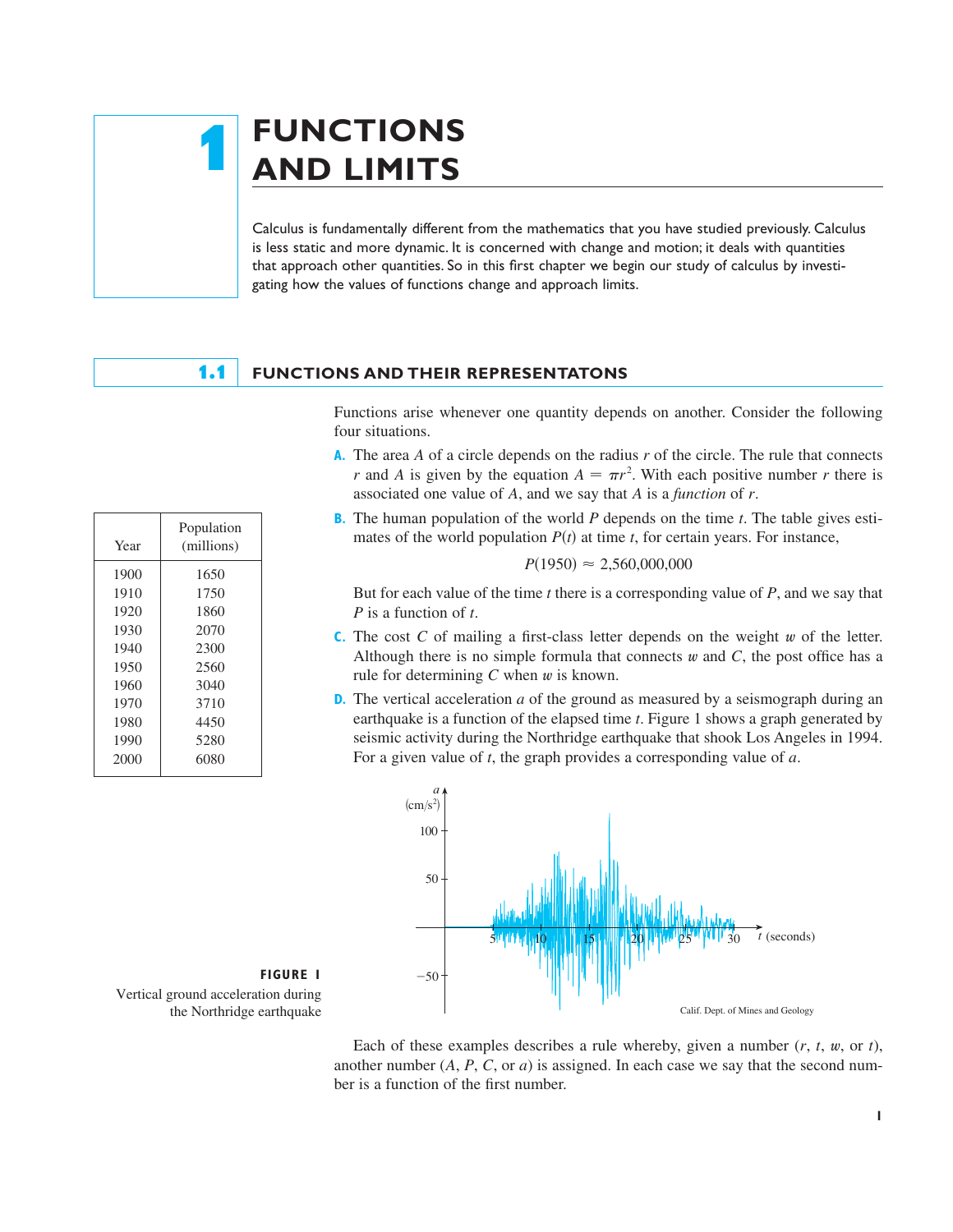

**FIGURE 2** Machine diagram for a function  $f$ 



**FIGURE 3** Arrow diagram for ƒ



We usually consider functions for which the sets  $A$  and  $B$  are sets of real numbers. The set A is called the **domain** of the function. The number  $f(x)$  is the **value of** *f* **at** x and is read "f of x." The **range** of f is the set of all possible values of  $f(x)$  as x varies throughout the domain. A symbol that represents an arbitrary number in the *domain* of a function f is called an **independent variable**. A symbol that represents a number in the *range* of f is called a **dependent variable**. In Example A, for instance,  $r$  is the independent variable and  $A$  is the dependent variable.

It's helpful to think of a function as a **machine** (see Figure 2). If  $x$  is in the domain of the function  $f$ , then when  $x$  enters the machine, it's accepted as an input and the machine produces an output  $f(x)$  according to the rule of the function. Thus we can think of the domain as the set of all possible inputs and the range as the set of all possible outputs.

Another way to picture a function is by an **arrow diagram** as in Figure 3. Each arrow connects an element of A to an element of B. The arrow indicates that  $f(x)$  is associated with  $x$ ,  $f(a)$  is associated with a, and so on.

The most common method for visualizing a function is its graph. If  $f$  is a function with domain A, then its **graph** is the set of ordered pairs

$$
\{(x, f(x)) \mid x \in A\}
$$

(Notice that these are input-output pairs.) In other words, the graph of  $f$  consists of all points  $(x, y)$  in the coordinate plane such that  $y = f(x)$  and x is in the domain of f.

The graph of a function  $f$  gives us a useful picture of the behavior or "life history" of a function. Since the y-coordinate of any point  $(x, y)$  on the graph is  $y = f(x)$ , we can read the value of  $f(x)$  from the graph as being the height of the graph above the point x. (See Figure 4.) The graph of  $f$  also allows us to picture the domain of  $f$  on the *x*-axis and its range on the y-axis as in Figure 5.



**EXAMPLE 1** The graph of a function  $f$  is shown in Figure 6.

- (a) Find the values of  $f(1)$  and  $f(5)$ .
- (b) What are the domain and range of  $f$ ?

# **SOLUTION**

(a) We see from Figure 6 that the point  $(1, 3)$  lies on the graph of  $f$ , so the value of f at 1 is  $f(1) = 3$ . (In other words, the point on the graph that lies above  $x = 1$  is 3 units above the *x*-axis.)

When  $x = 5$ , the graph lies about 0.7 unit below the *x*-axis, so we estimate that  $f(5) \approx -0.7$ .



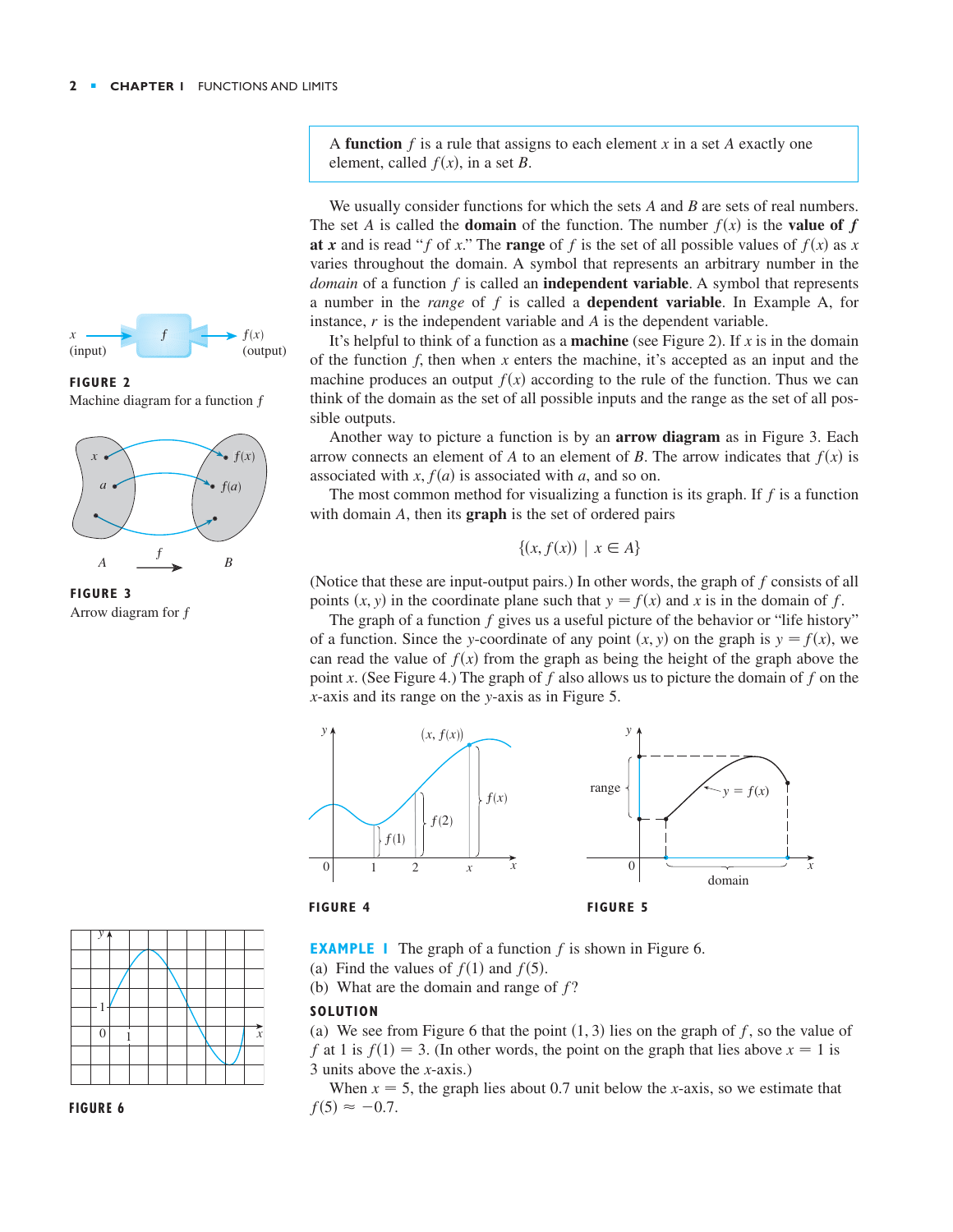■ The notation for intervals is given on Reference Page 3. The Reference Pages are located at the front and back of the book.

(b) We see that  $f(x)$  is defined when  $0 \le x \le 7$ , so the domain of f is the closed interval [0, 7]. Notice that f takes on all values from  $-2$  to 4, so the range of f is

$$
\{y \mid -2 \le y \le 4\} = [-2, 4]
$$

# **REPRESENTATIONS OF FUNCTIONS**

There are four possible ways to represent a function:

- verbally (by a description in words) visually (by a graph)
- numerically (by a table of values) algebraically (by an explicit formula)

If a single function can be represented in all four ways, it is often useful to go from one representation to another to gain additional insight into the function. But certain functions are described more naturally by one method than by another. With this in mind, let's reexamine the four situations that we considered at the beginning of this section.

- **A.** The most useful representation of the area of a circle as a function of its radius is probably the algebraic formula  $A(r) = \pi r^2$ , though it is possible to compile a table of values or to sketch a graph (half a parabola). Because a circle has to have a positive radius, the domain is  $\{r \mid r > 0\} = (0, \infty)$ , and the range is also  $(0, \infty)$ .
- **B.** We are given a description of the function in words:  $P(t)$  is the human population of the world at time *t*. The table of values of world population provides a convenient representation of this function. If we plot these values, we get the graph (called a *scatter plot*) in Figure 7. It too is a useful representation; the graph allows us to absorb all the data at once. What about a formula? Of course, it's impossible to devise an explicit formula that gives the exact human population  $P(t)$  at any time *t*. But it is possible to find an expression for a function that *approximates*  $P(t)$ . In fact, we could use a graphing calculator with exponential regression capabilities to obtain the approximation

$$
P(t) \approx f(t) = (0.008079266) \cdot (1.013731)^t
$$

and Figure 8 shows that it is a reasonably good "fit." The function  $f$  is called a *mathematical model* for population growth. In other words, it is a function with an explicit formula that approximates the behavior of our given function. We will see, however, that the ideas of calculus can be applied to a table of values; an explicit formula is not necessary.



**FIGURE 7** Scatter plot of data points for population growth **FIGURE 8** Graph of a mathematical model for population growth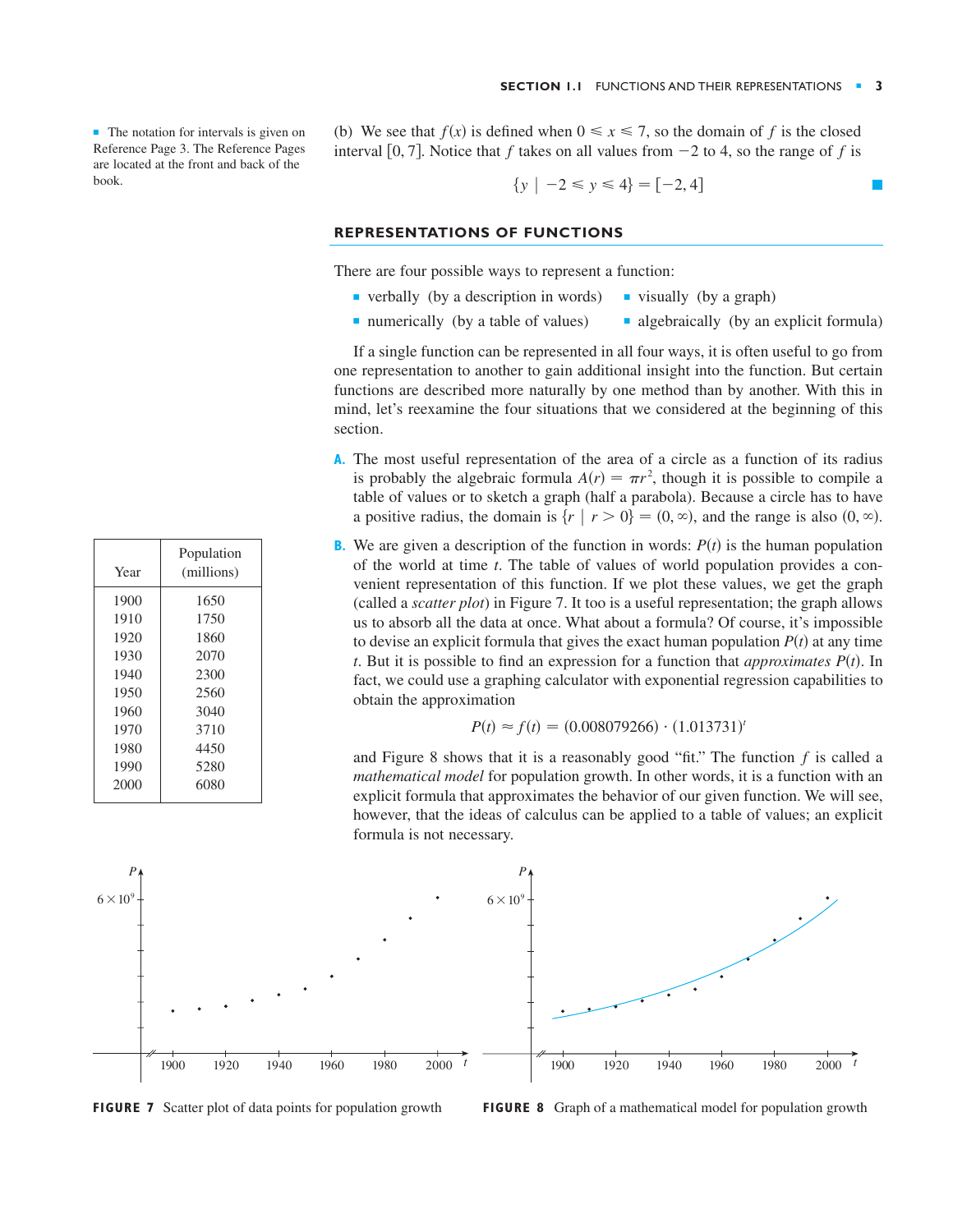■ A function defined by a table of values is called a *tabular* function.

| $w$ (ounces)        | $C(w)$ (dollars) |
|---------------------|------------------|
| $0 < w \leq 1$      | 0.39             |
| $1 \lt w \leq 2$    | 0.63             |
| $2 < w \leqslant 3$ | 0.87             |
| $3 < w \leq 4$      | 1.11             |
| $4 < w \leqslant 5$ | 1.35             |
|                     |                  |
|                     |                  |
|                     |                  |
| $12 < w \le 13$     | 3.27             |



**FIGURE 9**

■ If a function is given by a formula and the domain is not stated explicitly, the convention is that the domain is the set of all numbers for which the formula makes sense and defines a real number.

The function  $P$  is typical of the functions that arise whenever we attempt to apply calculus to the real world. We start with a verbal description of a function. Then we may be able to construct a table of values of the function, perhaps from instrument readings in a scientific experiment. Even though we don't have complete knowledge of the values of the function, we will see throughout the book that it is still possible to perform the operations of calculus on such a function.

- **C.** Again the function is described in words:  $C(w)$  is the cost of mailing a first-class letter with weight w. The rule that the US Postal Service used as of 2006 is as follows: The cost is 39 cents for up to one ounce, plus 24 cents for each successive ounce up to 13 ounces. The table of values shown in the margin is the most convenient representation for this function, though it is possible to sketch a graph (see Example 6).
- **D.** The graph shown in Figure 1 is the most natural representation of the vertical acceleration function  $a(t)$ . It's true that a table of values could be compiled, and it is even possible to devise an approximate formula. But everything a geologist needs to know—amplitudes and patterns—can be seen easily from the graph. (The same is true for the patterns seen in electrocardiograms of heart patients and polygraphs for lie-detection.)

In the next example we sketch the graph of a function that is defined verbally.

**EXAMPLE 2** When you turn on a hot-water faucet, the temperature T of the water depends on how long the water has been running. Draw a rough graph of  $T$  as a function of the time  $t$  that has elapsed since the faucet was turned on.

**SOLUTION** The initial temperature of the running water is close to room temperature because the water has been sitting in the pipes. When the water from the hotwater tank starts flowing from the faucet,  $T$  increases quickly. In the next phase,  $T$ is constant at the temperature of the heated water in the tank. When the tank is drained, T decreases to the temperature of the water supply. This enables us to make the rough sketch of T as a function of t in Figure 9.

**EXAMPLE 3** Find the domain of each function.

(a) 
$$
f(x) = \sqrt{x+2}
$$
   
 (b)  $g(x) = \frac{1}{x^2 - x}$ 

## **SOLUTION**

(a) Because the square root of a negative number is not defined (as a real number), the domain of f consists of all values of x such that  $x + 2 \ge 0$ . This is equivalent to  $x \ge -2$ , so the domain is the interval  $[-2, \infty)$ .

(b) Since

$$
g(x) = \frac{1}{x^2 - x} = \frac{1}{x(x - 1)}
$$

and division by 0 is not allowed, we see that  $g(x)$  is not defined when  $x = 0$  or  $x = 1$ . Thus the domain of g is  $\{x \mid x \neq 0, x \neq 1\}$ , which could also be written in interval notation as  $(-\infty, 0) \cup (0, 1) \cup (1, \infty)$ .

The graph of a function is a curve in the xy-plane. But the question arises: Which curves in the  $xy$ -plane are graphs of functions? This is answered by the following test.

**THE VERTICAL LINE TEST** A curve in the xy-plane is the graph of a function of *x* if and only if no vertical line intersects the curve more than once.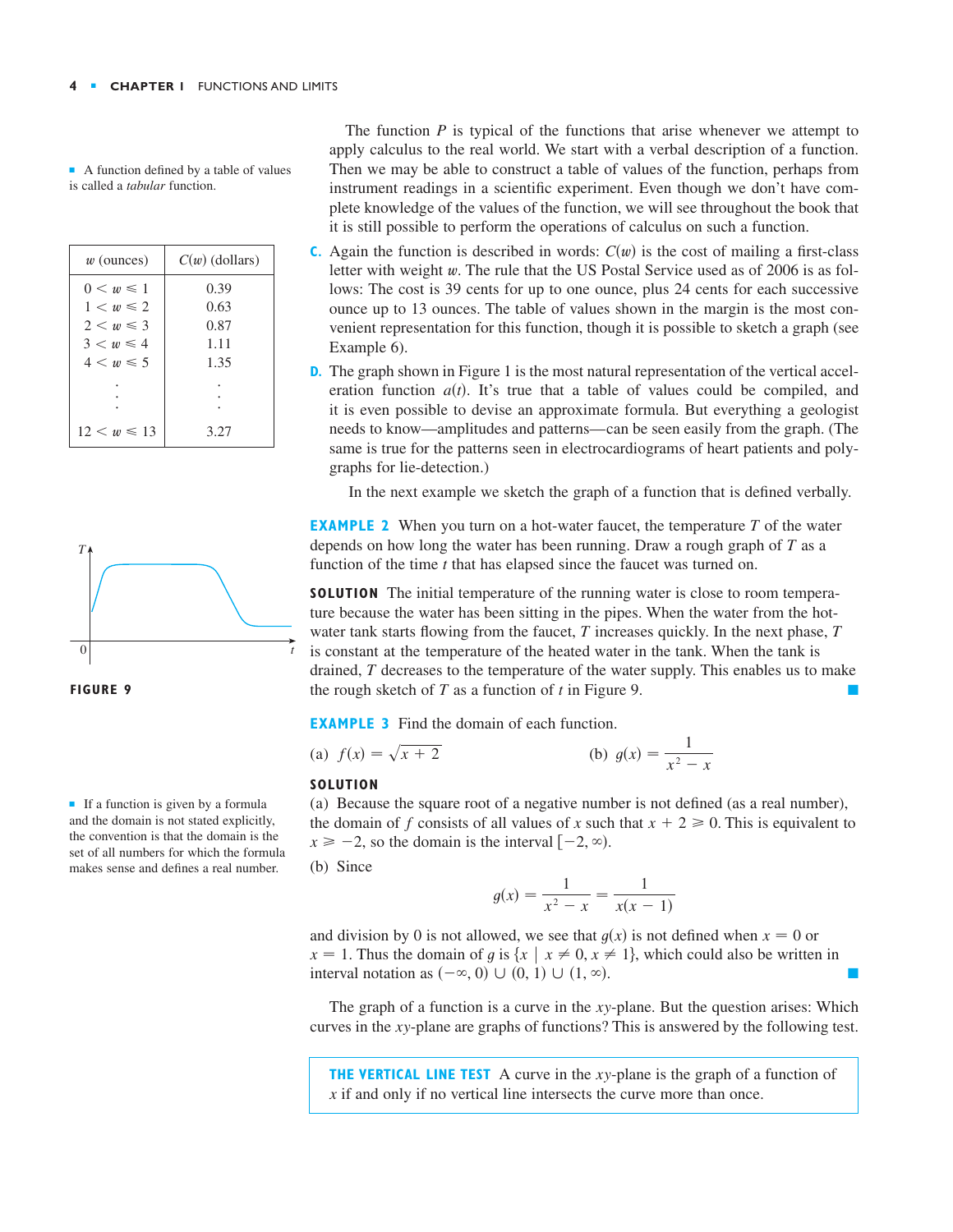The reason for the truth of the Vertical Line Test can be seen in Figure 10. If each vertical line  $x = a$  intersects a curve only once, at  $(a, b)$ , then exactly one functional value is defined by  $f(a) = b$ . But if a line  $x = a$  intersects the curve twice, at  $(a, b)$ and  $(a, c)$ , then the curve can't represent a function because a function can't assign two different values to a.



#### **PIECEWISE DEFINED FUNCTIONS**

The functions in the following three examples are defined by different formulas in different parts of their domains.

**EXAMPLE 4** A function  $f$  is defined by

$$
f(x) = \begin{cases} 1 - x & \text{if } x \le 1 \\ x^2 & \text{if } x > 1 \end{cases}
$$

Evaluate  $f(0)$ ,  $f(1)$ , and  $f(2)$  and sketch the graph.

**SOLUTION** Remember that a function is a rule. For this particular function the rule is the following: First look at the value of the input x. If it happens that  $x \leq 1$ , then the value of  $f(x)$  is  $1 - x$ . On the other hand, if  $x > 1$ , then the value of  $f(x)$  is  $x^2$ .

> Since  $2 > 1$ , we have  $f(2) = 2^2 = 4$ . Since  $1 \le 1$ , we have  $f(1) = 1 - 1 = 0$ . Since  $0 \le 1$ , we have  $f(0) = 1 - 0 = 1$ .

How do we draw the graph of f? We observe that if  $x \le 1$ , then  $f(x) = 1 - x$ , so the part of the graph of f that lies to the left of the vertical line  $x = 1$  must coincide with the line  $y = 1 - x$ , which has slope  $-1$  and y-intercept 1. If  $x > 1$ , then  $f(x) = x^2$ , so the part of the graph of f that lies to the right of the line  $x = 1$  must coincide with the graph of  $y = x^2$ , which is a parabola. This enables us to sketch the graph in Figure 11. The solid dot indicates that the point  $(1, 0)$  is included on the graph; the open dot indicates that the point  $(1, 1)$  is excluded from the graph.

The next example of a piecewise defined function is the absolute value function. Recall that the **absolute value** of a number a, denoted by  $|a|$ , is the distance from a to  $0$  on the real number line. Distances are always positive or  $0$ , so we have

 $|a| \ge 0$  for every number *a* 

For example,

$$
|3| = 3
$$
  $|-3| = 3$   $|0| = 0$   $|\sqrt{2} - 1| = \sqrt{2} - 1$   $|3 - \pi| = \pi - 3$ 



**FIGURE 11**

■ **www.stewartcalculus.com** For a more extensive review of absolute values, click on *Review of Algebra*.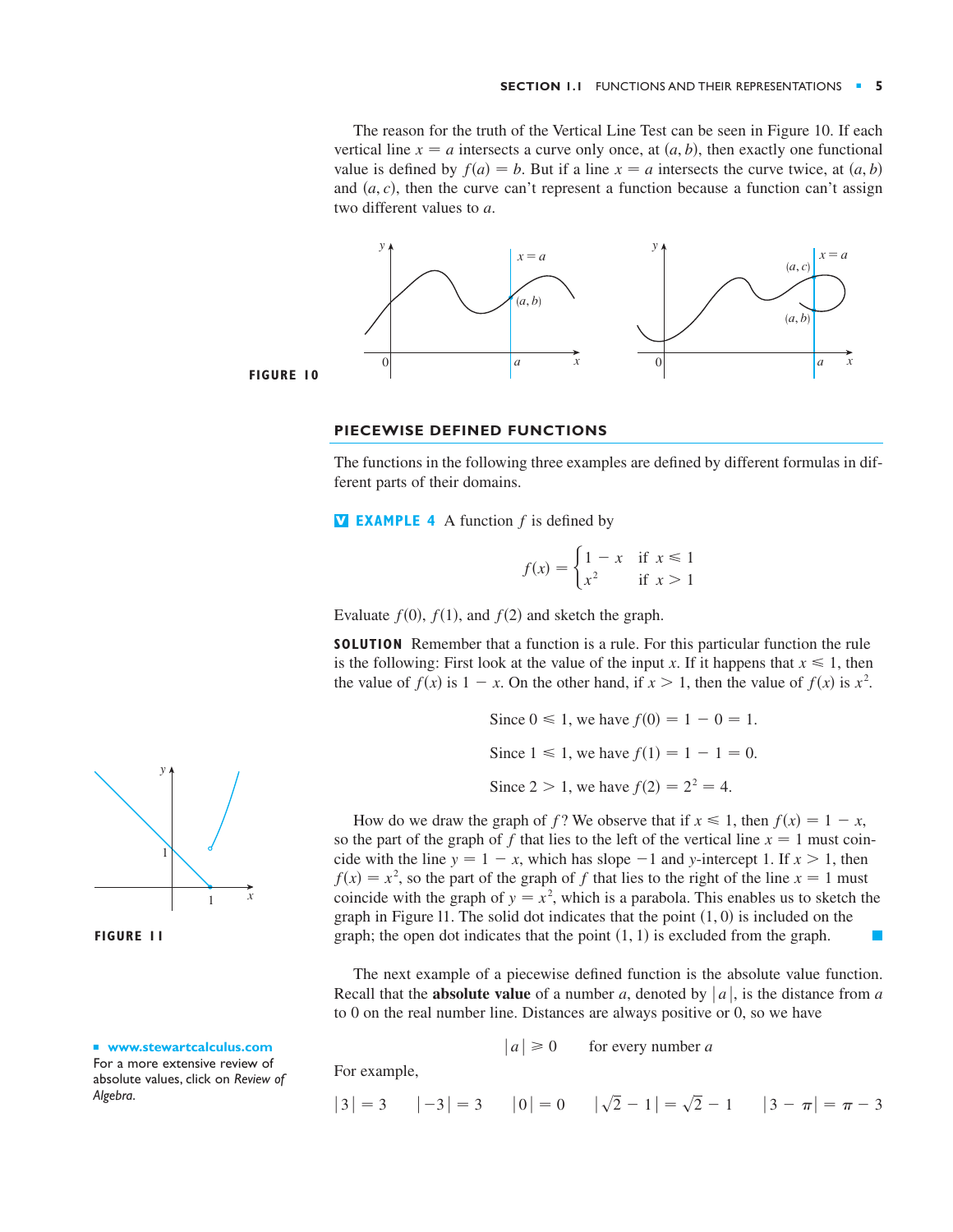In general, we have

$$
|a| = a \quad \text{if } a \ge 0
$$

$$
|a| = -a \quad \text{if } a < 0
$$

(Remember that if a is negative, then  $-a$  is positive.)

**EXAMPLE 5** Sketch the graph of the absolute value function  $f(x) = |x|$ .

**SOLUTION** From the preceding discussion we know that

$$
|x| = \begin{cases} x & \text{if } x \ge 0\\ -x & \text{if } x < 0 \end{cases}
$$

Using the same method as in Example 4, we see that the graph of  $f$  coincides with the line  $y = x$  to the right of the y-axis and coincides with the line  $y = -x$  to the left of the y-axis (see Figure 12).

**EXAMPLE 6** In Example C at the beginning of this section we considered the cost  $C(w)$  of mailing a first-class letter with weight  $w$ . In effect, this is a piecewise defined function because, from the table of values, we have

$$
C(w) = \begin{cases} 0.39 & \text{if } 0 < w \le 1 \\ 0.63 & \text{if } 1 < w \le 2 \\ 0.87 & \text{if } 2 < w \le 3 \\ 1.11 & \text{if } 3 < w \le 4 \end{cases}
$$

The graph is shown in Figure 13. You can see why functions similar to this one are called **step functions**—they jump from one value to the next.

# **SYMMETRY**

If a function f satisfies  $f(-x) = f(x)$  for every number x in its domain, then f is called an **even function**. For instance, the function  $f(x) = x^2$  is even because

$$
f(-x) = (-x)^2 = x^2 = f(x)
$$

The geometric significance of an even function is that its graph is symmetric with respect to the y-axis (see Figure 14). This means that if we have plotted the graph of



**FIGURE 14** An even function

**FIGURE 15** An odd function







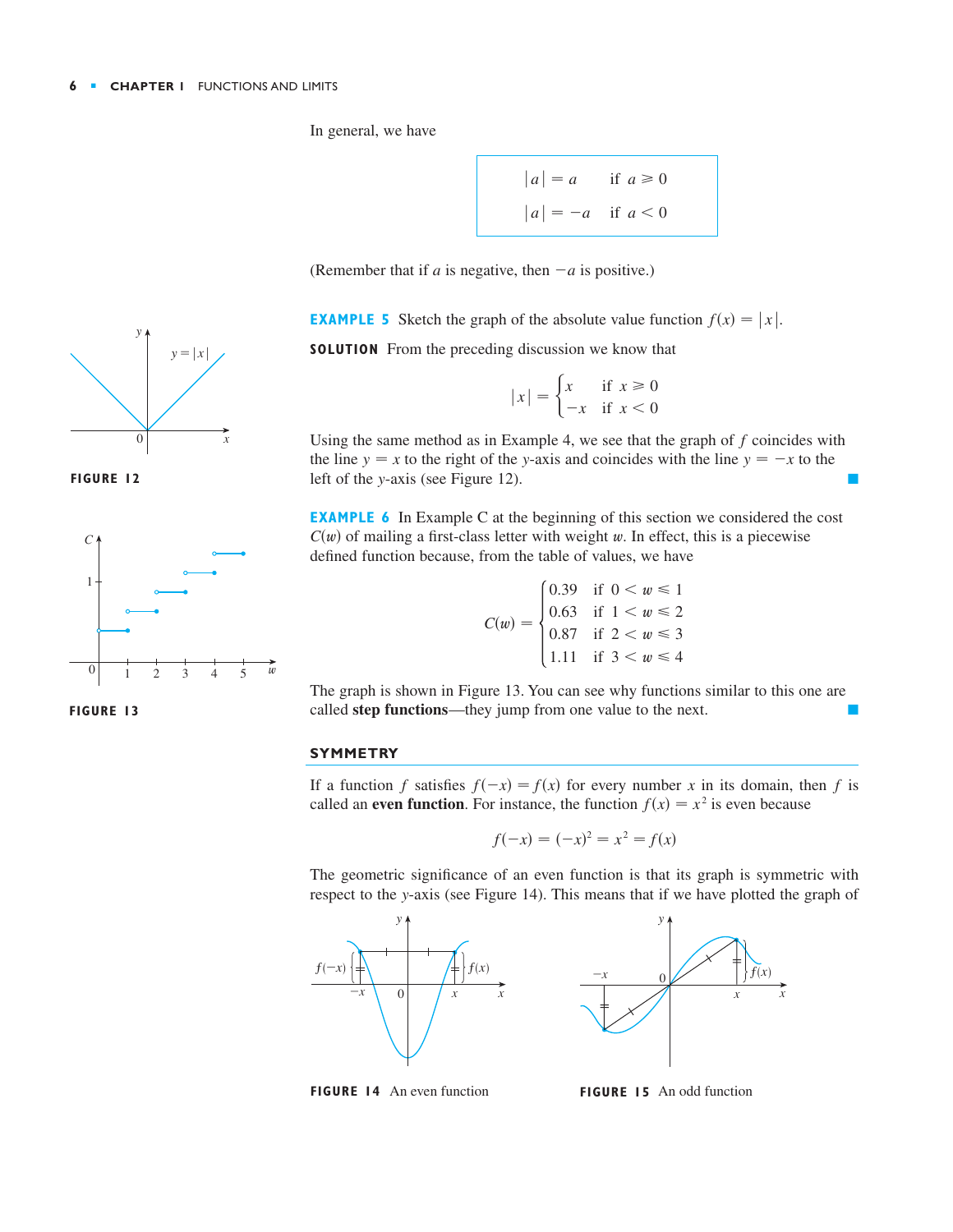









*f* for  $x \ge 0$ , we obtain the entire graph simply by reflecting this portion about the -axis. *y*

If f satisfies  $f(-x) = -f(x)$  for every number x in its domain, then f is called an **odd function**. For example, the function  $f(x) = x^3$  is odd because

$$
f(-x) = (-x)^3 = -x^3 = -f(x)
$$

The graph of an odd function is symmetric about the origin (see Figure 15 on page 6). If we already have the graph of f for  $x \ge 0$ , we can obtain the entire graph by rotating this portion through  $180^{\circ}$  about the origin.

**EXAMPLE 7** Determine whether each of the following functions is even, odd, or **V** neither even nor odd.

(a)  $f(x) = x^5 + x$  <br> (b)  $g(x) = 1 - x^4$  <br> (c)  $h(x) = 2x - x^2$ **SOLUTION** (a)  $= -x^5 - x = -(x^5 + x)$  $f(-x) = (-x)^5 + (-x) = (-1)^5 x^5 + (-x)$ 

 $= -f(x)$ 

Therefore,  $f$  is an odd function.

(b) 
$$
g(-x) = 1 - (-x)^4 = 1 - x^4 = g(x)
$$

So  $g$  is even.

(c) 
$$
h(-x) = 2(-x) - (-x)^2 = -2x - x^2
$$

Since  $h(-x) \neq h(x)$  and  $h(-x) \neq -h(x)$ , we conclude that h is neither even nor odd. ■

The graphs of the functions in Example 7 are shown in Figure 16. Notice that the graph of *h* is symmetric neither about the *y*-axis nor about the origin.

## **INCREASING AND DECREASING FUNCTIONS**

The graph shown in Figure 17 rises from  $A$  to  $B$ , falls from  $B$  to  $C$ , and rises again from C to D. The function f is said to be increasing on the interval [a, b], decreasing on [b, c], and increasing again on [c, d]. Notice that if  $x_1$  and  $x_2$  are any two numbers between a and b with  $x_1 < x_2$ , then  $f(x_1) < f(x_2)$ . We use this as the defining property of an increasing function.

A function  $f$  is called **increasing** on an interval  $I$  if

 $f(x_1) < f(x_2)$  whenever  $x_1 < x_2$  in *I* 

It is called **decreasing** on *I* if

 $f(x_1) > f(x_2)$  whenever  $x_1 < x_2$  in *I*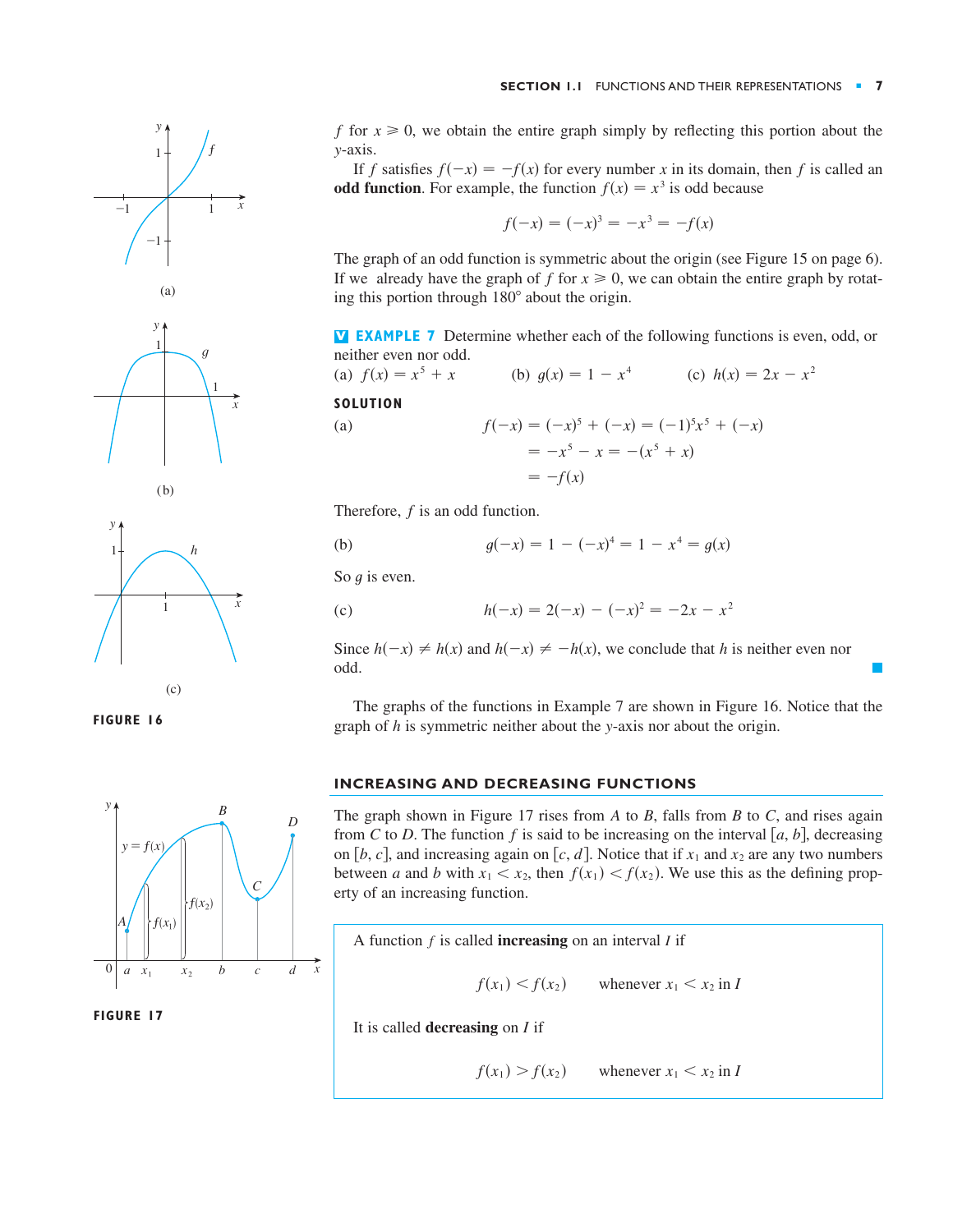In the definition of an increasing function it is important to realize that the inequality  $f(x_1) < f(x_2)$  must be satisfied for *every* pair of numbers  $x_1$  and  $x_2$  in *I* with  $x_1 < x_2$ .

You can see from Figure 18 that the function  $f(x) = x^2$  is decreasing on the interval  $(-\infty, 0]$  and increasing on the interval  $[0, \infty)$ .



# **1.1 EXERCISES**

- **1.** The graph of a function  $f$  is given.
	- (a) State the value of  $f(-1)$ .
	- (b) Estimate the value of  $f(2)$ .
	- (c) For what values of x is  $f(x) = 2$ ?
	- (d) Estimate the values of x such that  $f(x) = 0$ .
	- (e) State the domain and range of  $f$ .
	- (f) On what interval is  $f$  increasing?



- **2.** The graphs of  $f$  and  $g$  are given.
	- (a) State the values of  $f(-4)$  and  $g(3)$ .
	- (b) For what values of x is  $f(x) = g(x)$ ?
	- (c) Estimate the solution of the equation  $f(x) = -1$ .
	- (d) On what interval is  $f$  decreasing?
	- (e) State the domain and range of *f*.
	- (f) State the domain and range of  $g$ .



**3–6** ■ Determine whether the curve is the graph of a function of x. If it is, state the domain and range of the function.



**7.** The graph shown gives the weight of a certain person as a function of age. Describe in words how this person's weight varies over time. What do you think happened when this person was 30 years old?

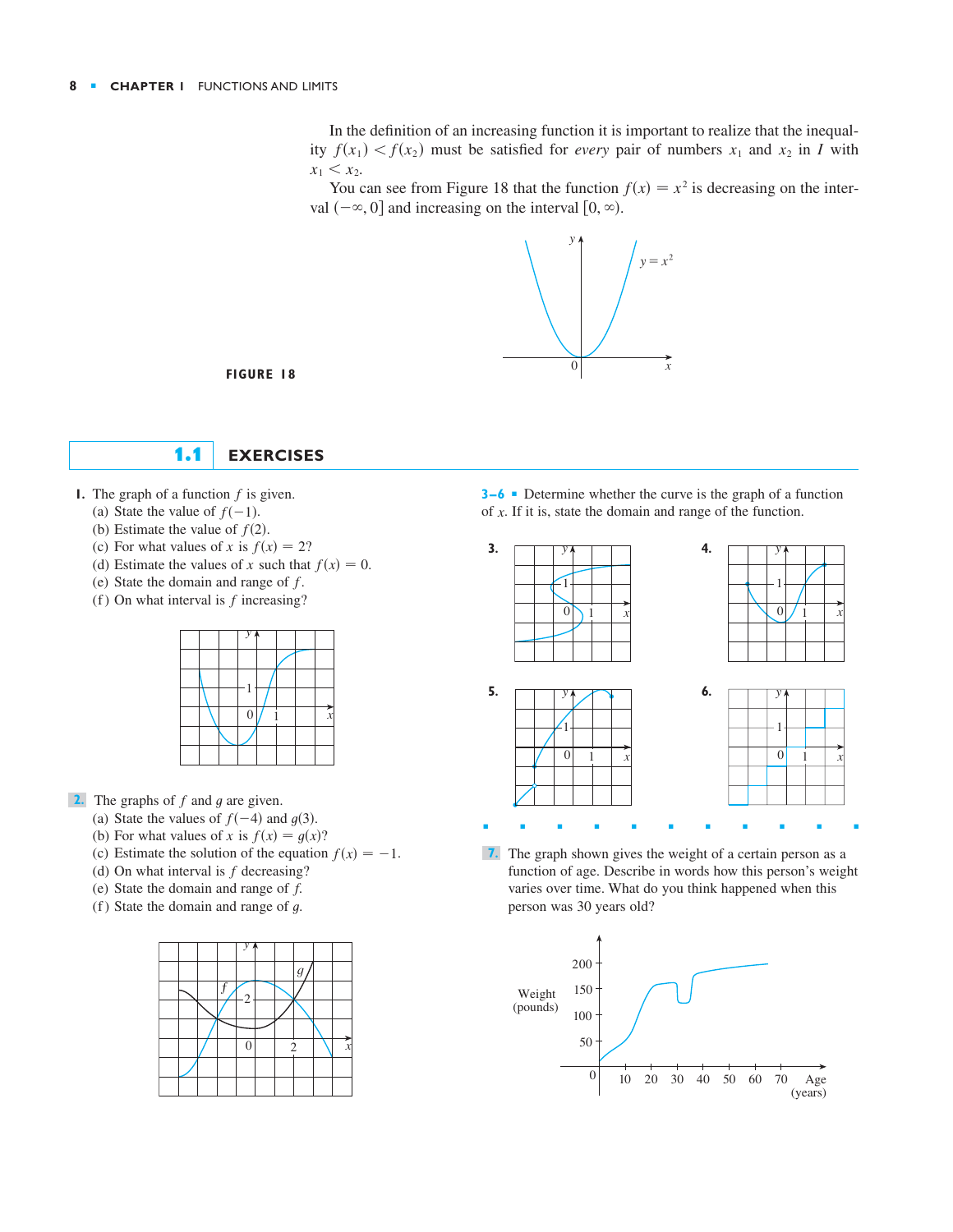**8.** The graph shown gives a salesman's distance from his home as a function of time on a certain day. Describe in words what the graph indicates about his travels on this day.



- You put some ice cubes in a glass, fill the glass with cold **9.** water, and then let the glass sit on a table. Describe how the temperature of the water changes as time passes. Then sketch a rough graph of the temperature of the water as a function of the elapsed time.
- **10.** Sketch a rough graph of the number of hours of daylight as a function of the time of year.
- Sketch a rough graph of the outdoor temperature as a func-**11.** tion of time during a typical spring day.
- **12.** Sketch a rough graph of the market value of a new car as a function of time for a period of 20 years. Assume the car is well maintained.
- **13.** Sketch the graph of the amount of a particular brand of coffee sold by a store as a function of the price of the coffee.
- **14.** You place a frozen pie in an oven and bake it for an hour. Then you take it out and let it cool before eating it. Describe how the temperature of the pie changes as time passes. Then sketch a rough graph of the temperature of the pie as a function of time.
- **15.** A homeowner mows the lawn every Wednesday afternoon. Sketch a rough graph of the height of the grass as a function of time over the course of a four-week period.
- **16.** A jet takes off from an airport and lands an hour later at another airport, 400 miles away. If t represents the time in minutes since the plane has left the terminal, let  $x(t)$  be the horizontal distance traveled and  $y(t)$  be the altitude of the plane.
	- (a) Sketch a possible graph of  $x(t)$ .
	- (b) Sketch a possible graph of  $y(t)$ .
	- (c) Sketch a possible graph of the ground speed.
	- (d) Sketch a possible graph of the vertical velocity.
- **17.** If  $f(x) = 3x^2 x + 2$ , find  $f(2)$ ,  $f(-2)$ ,  $f(a)$ ,  $f(-a)$ ,  $f(a + 1), 2f(a), f(2a), f(a^2), [f(a)]^2$ , and  $f(a + h)$ .
- **18.** A spherical balloon with radius r inches has volume  $V(r) = \frac{4}{3}\pi r^3$ . Find a function that represents the amount of air required to inflate the balloon from a radius of  $r$  inches to a radius of  $r + 1$  inches.

**19–22** ■ Evaluate the difference quotient for the given function. Simplify your answer.

19. 
$$
f(x) = 4 + 3x - x^2
$$
,  $\frac{f(3+h) - f(3)}{h}$   
\n20.  $f(x) = x^3$ ,  $\frac{f(a+h) - f(a)}{h}$   
\n21.  $f(x) = \frac{1}{x}$ ,  $\frac{f(x) - f(a)}{x - a}$   
\n22.  $f(x) = \frac{x + 3}{x + 1}$ ,  $\frac{f(x) - f(1)}{x - 1}$ 

**23–27** ■ Find the domain of the function.

23. 
$$
f(x) = \frac{x}{3x - 1}
$$
  
\n24.  $f(x) = \frac{5x + 4}{x^2 + 3x + 2}$   
\n25.  $f(t) = \sqrt{t} + \sqrt[3]{t}$   
\n26.  $g(u) = \sqrt{u} + \sqrt{4 - u}$   
\n27.  $h(x) = \frac{1}{\sqrt[4]{x^2 - 5x}}$ 

**28.** Find the domain and range and sketch the graph of the function  $h(x) = \sqrt{4 - x^2}$ .

**29–40** ■ Find the domain and sketch the graph of the function.

- **29.**  $f(x) = 5$  $f(x) = 5$  **30.**  $F(x) = \frac{1}{2}(x + 3)$
- **31.**  $f(t) = t^2 6t$  **32.**  $f(t) = t^2 - 6t$  32.  $H(t) = \frac{4 - t^2}{2 - t}$

**33.** 
$$
g(x) = \sqrt{x - 5}
$$
 **34.**  $F(x) = |2x + 1|$ 

**35.** 
$$
G(x) = \frac{3x + |x|}{x}
$$
 **36.**  $g(x) = \frac{|x|}{x^2}$ 

**37.** 
$$
f(x) = \begin{cases} x + 2 & \text{if } x < 0 \\ 1 - x & \text{if } x \ge 0 \end{cases}
$$
  
**38.**  $f(x) = \begin{cases} 3 - \frac{1}{2}x & \text{if } x \le 2 \\ 2x - 5 & \text{if } x > 2 \end{cases}$ 

39. 
$$
f(x) = \begin{cases} x + 2 & \text{if } x \le -1 \\ x^2 & \text{if } x > -1 \end{cases}
$$
  
40. 
$$
f(x) = \begin{cases} -1 & \text{if } x \le -1 \\ 3x + 2 & \text{if } |x| < 1 \\ 7 - 2x & \text{if } x \ge 1 \end{cases}
$$

■■■■■■■■■■■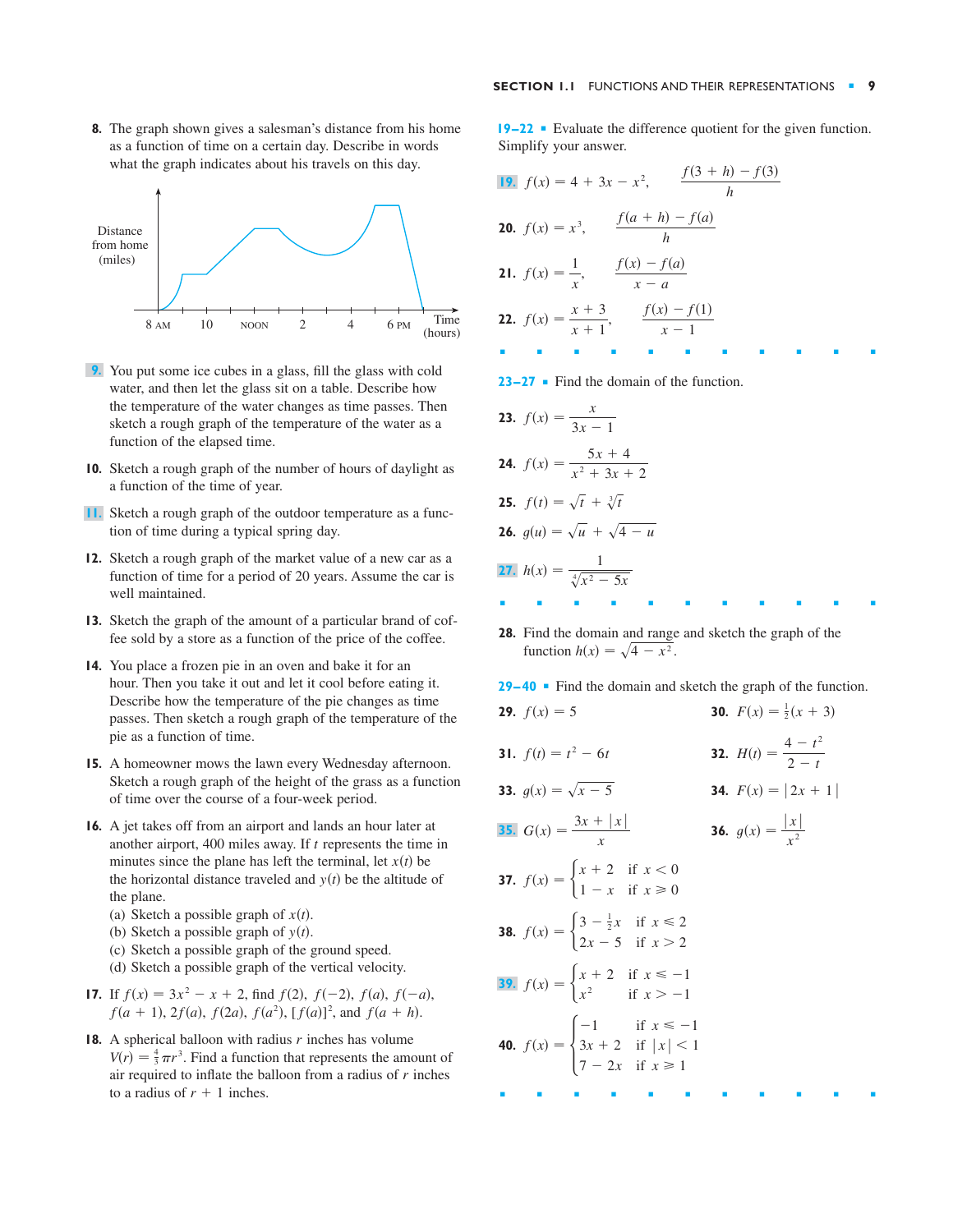**41–44** ■ Find an expression for the function whose graph is the given curve.

- **41.** The line segment joining the points  $(-2, 1)$  and  $(4, -6)$
- **42.** The line segment joining the points  $(-3, -2)$  and  $(6, 3)$
- **43.** The bottom half of the parabola  $x + (y 1)^2 = 0$
- **44.** The top half of the circle  $(x 1)^2 + y^2 = 1$
- ■■■■■■■■■■■

**45–49** ■ Find a formula for the described function and state its domain.

- **45.** A rectangle has perimeter 20 m. Express the area of the rectangle as a function of the length of one of its sides.
- **46.** A rectangle has area  $16 \text{ m}^2$ . Express the perimeter of the rectangle as a function of the length of one of its sides.
- **47.** Express the area of an equilateral triangle as a function of the length of a side.
- **48.** Express the surface area of a cube as a function of its volume.
- **49.** An open rectangular box with volume  $2 \text{ m}^3$  has a square base. Express the surface area of the box as a function of the length of a side of the base.
- ■■■■■■■■■■■
- **50.** A taxi company charges two dollars for the first mile (or part of a mile) and 20 cents for each succeeding tenth of a mile (or part). Express the cost  $C$  (in dollars) of a ride as a function of the distance x traveled (in miles) for  $0 < x < 2$ , and sketch the graph of this function.
- **51.** In a certain country, income tax is assessed as follows. There is no tax on income up to \$10,000. Any income over \$10,000 is taxed at a rate of 10%, up to an income of \$20,000. Any income over \$20,000 is taxed at 15%.
	- (a) Sketch the graph of the tax rate *R* as a function of the income *I*.
	- (b) How much tax is assessed on an income of \$14,000? On \$26,000?
	- (c) Sketch the graph of the total assessed tax *T* as a function of the income *I*.
- **52.** The functions in Example 6 and Exercises 50 and 51(a) are called *step functions* because their graphs look like

**1.2**

# **A CATALOG OF ESSENTIAL FUNCTIONS**

In solving calculus problems you will find that it is helpful to be familiar with the graphs of some commonly occurring functions. These same basic functions are often used to model real-world phenomena, so we begin with a discussion of mathematical modeling. We also review briefly how to transform these functions by shifting, stretching, and reflecting their graphs as well as how to combine pairs of functions by the standard arithmetic operations and by composition.

stairs. Give two other examples of step functions that arise in everyday life.

**53–54** • Graphs of  $f$  and  $g$  are shown. Decide whether each function is even, odd, or neither. Explain your reasoning.



- **55.** (a) If the point  $(5, 3)$  is on the graph of an even function, what other point must also be on the graph?
	- (b) If the point  $(5, 3)$  is on the graph of an odd function, what other point must also be on the graph?
- **56.** A function f has domain  $[-5, 5]$  and a portion of its graph is shown.
	- (a) Complete the graph of  $f$  if it is known that  $f$  is even.
	- (b) Complete the graph of  $f$  if it is known that  $f$  is odd.



**57–62** • Determine whether  $f$  is even, odd, or neither. If you have a graphing calculator, use it to check your answer visually.

| <b>57.</b> $f(x) = \frac{x}{x^2 + 1}$ | <b>58.</b> $f(x) = \frac{x^2}{x^4 + 1}$ |
|---------------------------------------|-----------------------------------------|
| <b>59.</b> $f(x) = \frac{x}{x+1}$     | 60. $f(x) = x  x $                      |
| 61. $f(x) = 1 + 3x^2 - x^4$           | 62. $f(x) = 1 + 3x^3 - x^5$             |
|                                       |                                         |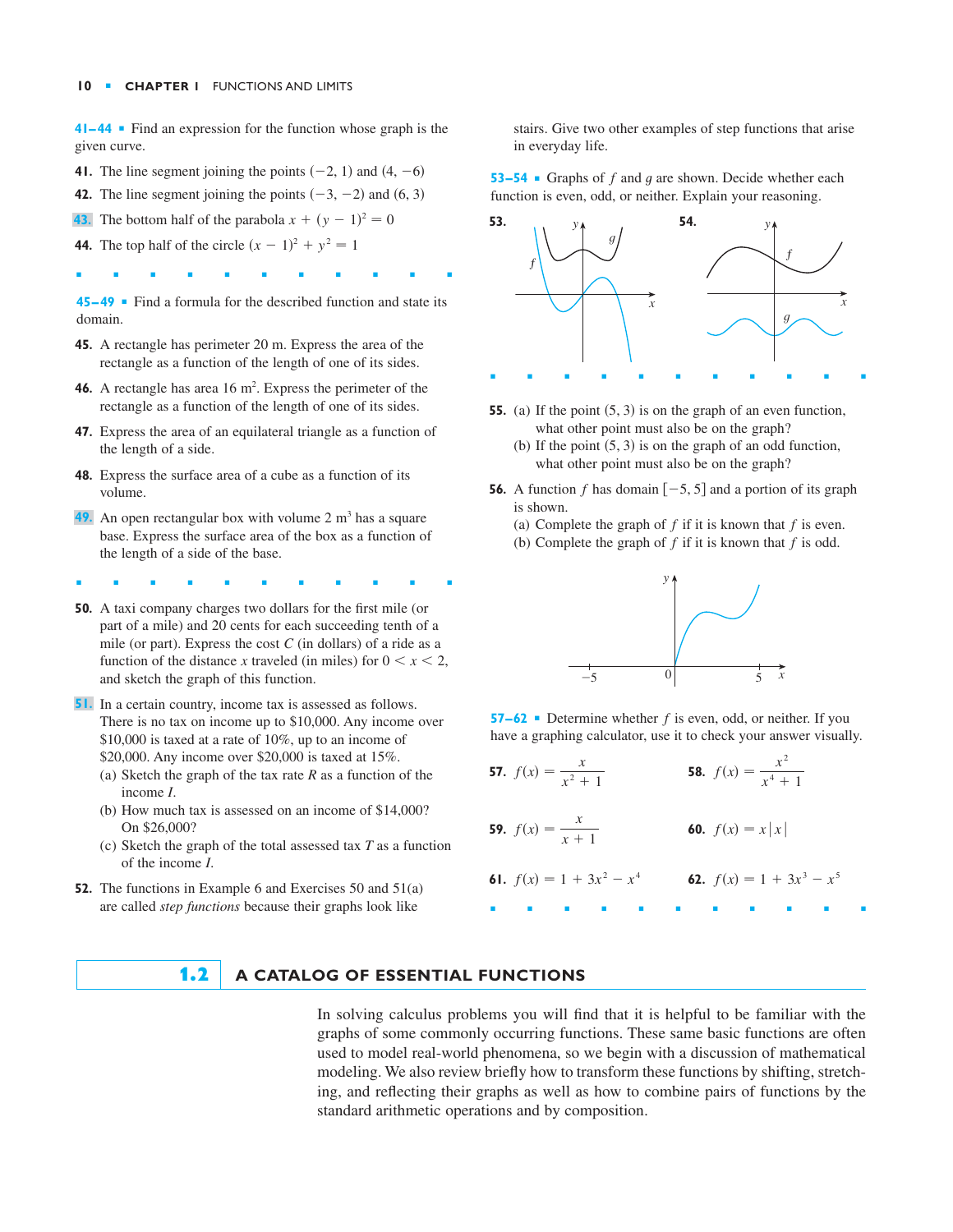# **MATHEMATICAL MODELING**

A **mathematical model** is a mathematical description (often by means of a function or an equation) of a real-world phenomenon such as the size of a population, the demand for a product, the speed of a falling object, the concentration of a product in a chemical reaction, the life expectancy of a person at birth, or the cost of emission reductions. The purpose of the model is to understand the phenomenon and perhaps to make predictions about future behavior.

Figure 1 illustrates the process of mathematical modeling. Given a real-world problem, our first task is to formulate a mathematical model by identifying and naming the independent and dependent variables and making assumptions that simplify the phenomenon enough to make it mathematically tractable. We use our knowledge of the physical situation and our mathematical skills to obtain equations that relate the variables. In situations where there is no physical law to guide us, we may need to collect data (either from a library or the Internet or by conducting our own experiments) and examine the data in the form of a table in order to discern patterns. From this numerical representation of a function we may wish to obtain a graphical representation by plotting the data. The graph might even suggest a suitable algebraic formula in some cases.



**FIGURE 1** The modeling process

The second stage is to apply the mathematics that we know (such as the calculus that will be developed throughout this book) to the mathematical model that we have formulated in order to derive mathematical conclusions. Then, in the third stage, we take those mathematical conclusions and interpret them as information about the original real-world phenomenon by way of offering explanations or making predictions. The final step is to test our predictions by checking against new real data. If the predictions don't compare well with reality, we need to refine our model or to formulate a new model and start the cycle again.

A mathematical model is never a completely accurate representation of a physical situation—it is an *idealization.* A good model simplifies reality enough to permit mathematical calculations but is accurate enough to provide valuable conclusions. It is important to realize the limitations of the model. In the end, Mother Nature has the final say.

There are many different types of functions that can be used to model relationships observed in the real world. In what follows, we discuss the behavior and graphs of these functions and give examples of situations appropriately modeled by such functions.

# ■ **LINEAR MODELS**

When we say that  $y$  is a **linear function** of  $x$ , we mean that the graph of the function is a line, so we can use the slope-intercept form of the equation of a line to write a formula for the function as

$$
y = f(x) = mx + b
$$

where *m* is the slope of the line and *b* is the *y*-intercept.

#### ■ **www.stewartcalculus.com**

To review the coordinate geometry of lines, click on *Review of Analytic Geometry.*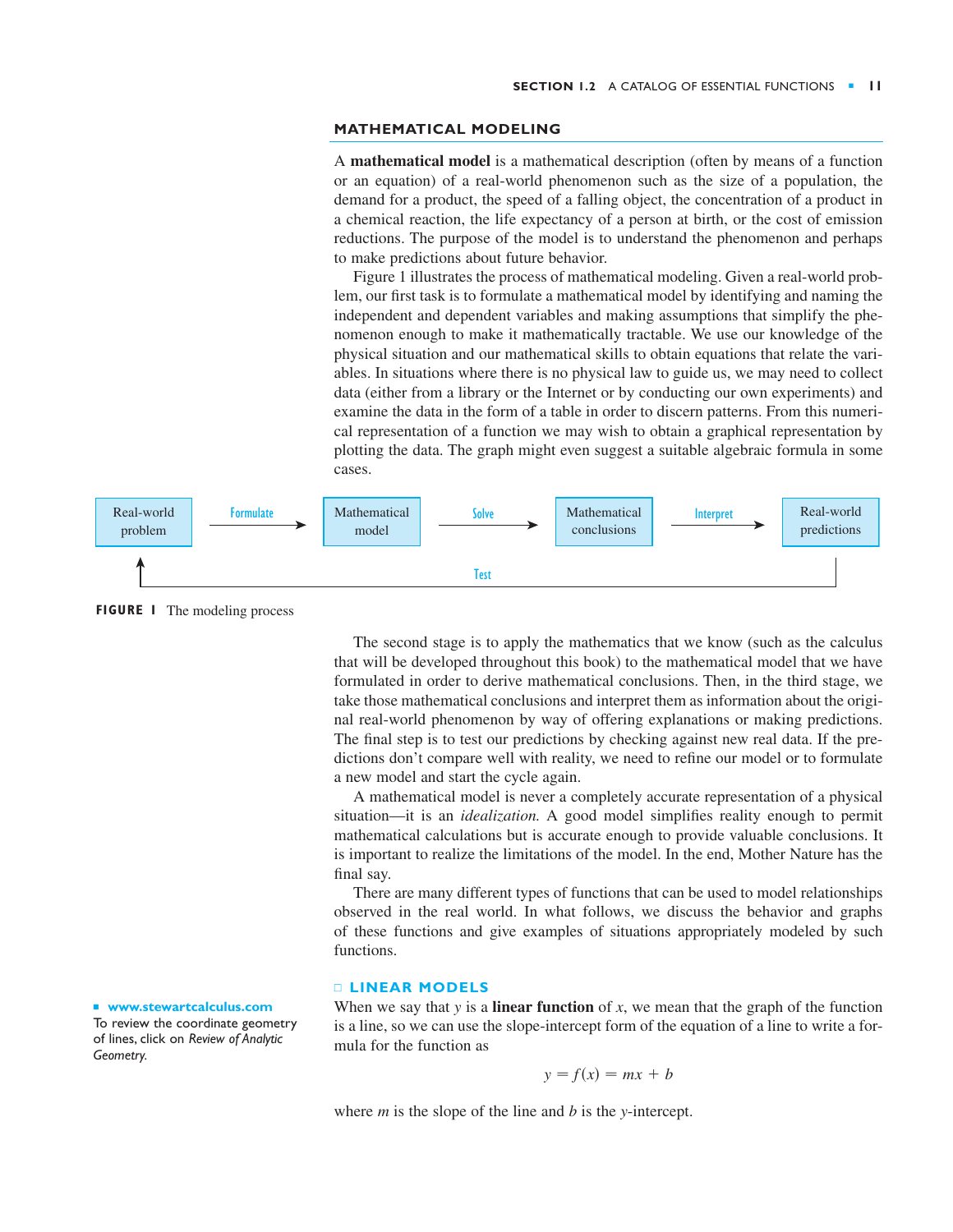A characteristic feature of linear functions is that they grow at a constant rate. For instance, Figure 2 shows a graph of the linear function  $f(x) = 3x - 2$  and a table of sample values. Notice that whenever *x* increases by 0.1, the value of  $f(x)$  increases by 0.3. So  $f(x)$  increases three times as fast as *x*. Thus the slope of the graph  $y = 3x - 2$ , namely 3, can be interpreted as the rate of change of *y* with respect to *x*.



**FIGURE 2**

# **EXAMPLE 1 V**

(a) As dry air moves upward, it expands and cools. If the ground temperature is  $20^{\circ}$ C and the temperature at a height of 1 km is  $10^{\circ}$ C, express the temperature *T* (in  $^{\circ}$ C) as a function of the height *h* (in kilometers), assuming that a linear model is appropriate.

(b) Draw the graph of the function in part (a). What does the slope represent?

(c) What is the temperature at a height of 2.5 km?

# **SOLUTION**

(a) Because we are assuming that *T* is a linear function of *h*, we can write

$$
T = mh + b
$$

We are given that  $T = 20$  when  $h = 0$ , so

$$
20 = m \cdot 0 + b = b
$$

In other words, the *y*-intercept is  $b = 20$ .

We are also given that  $T = 10$  when  $h = 1$ , so

$$
10 = m \cdot 1 + 20
$$

The slope of the line is therefore  $m = 10 - 20 = -10$  and the required linear function is

$$
T = -10h + 20
$$

(b) The graph is sketched in Figure 3. The slope is  $m = -10^{\circ}C/km$ , and this represents the rate of change of temperature with respect to height.

(c) At a height of  $h = 2.5$  km, the temperature is

$$
T = -10(2.5) + 20 = -5^{\circ}C
$$

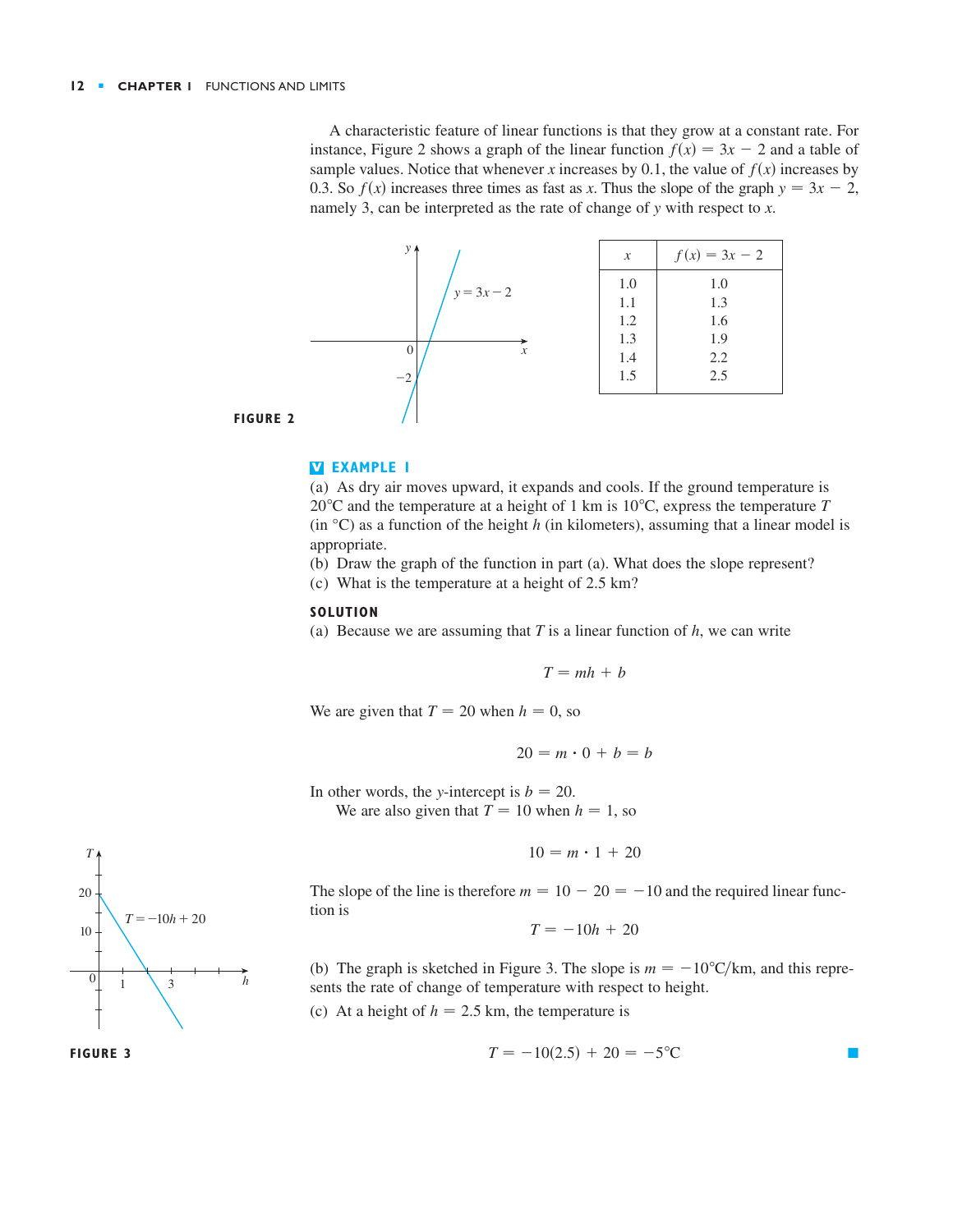# ■ **POLYNOMIALS**

A function *P* is called a **polynomial** if

$$
P(x) = a_n x^n + a_{n-1} x^{n-1} + \cdots + a_2 x^2 + a_1 x + a_0
$$

where *n* is a nonnegative integer and the numbers  $a_0, a_1, a_2, \ldots, a_n$  are constants called the **coefficients** of the polynomial. The domain of any polynomial is  $\mathbb{R} = (-\infty, \infty)$ . If the leading coefficient  $a_n \neq 0$ , then the **degree** of the polynomial is *n*. For example, the function

$$
P(x) = 2x^6 - x^4 + \frac{2}{5}x^3 + \sqrt{2}
$$

is a polynomial of degree 6.

A polynomial of degree 1 is of the form  $P(x) = mx + b$  and so it is a linear function. A polynomial of degree 2 is of the form  $P(x) = ax^2 + bx + c$  and is called a **quadratic function**. Its graph is always a parabola obtained by shifting the parabola  $y = ax^2$ . The parabola opens upward if  $a > 0$  and downward if  $a < 0$ . (See Figure 4.)



The graphs of quadratic functions are parabolas.

A polynomial of degree 3 is of the form

$$
P(x) = ax^3 + bx^2 + cx + d \qquad a \neq 0
$$

and is called a **cubic function**. Figure 5 shows the graph of a cubic function in part (a) and graphs of polynomials of degrees 4 and 5 in parts (b) and (c). We will see later why the graphs have these shapes.



Polynomials are commonly used to model various quantities that occur in the natural and social sciences. For instance, in Chapter 2 we will explain why economists often use a polynomial  $P(x)$  to represent the cost of producing x units of a commodity.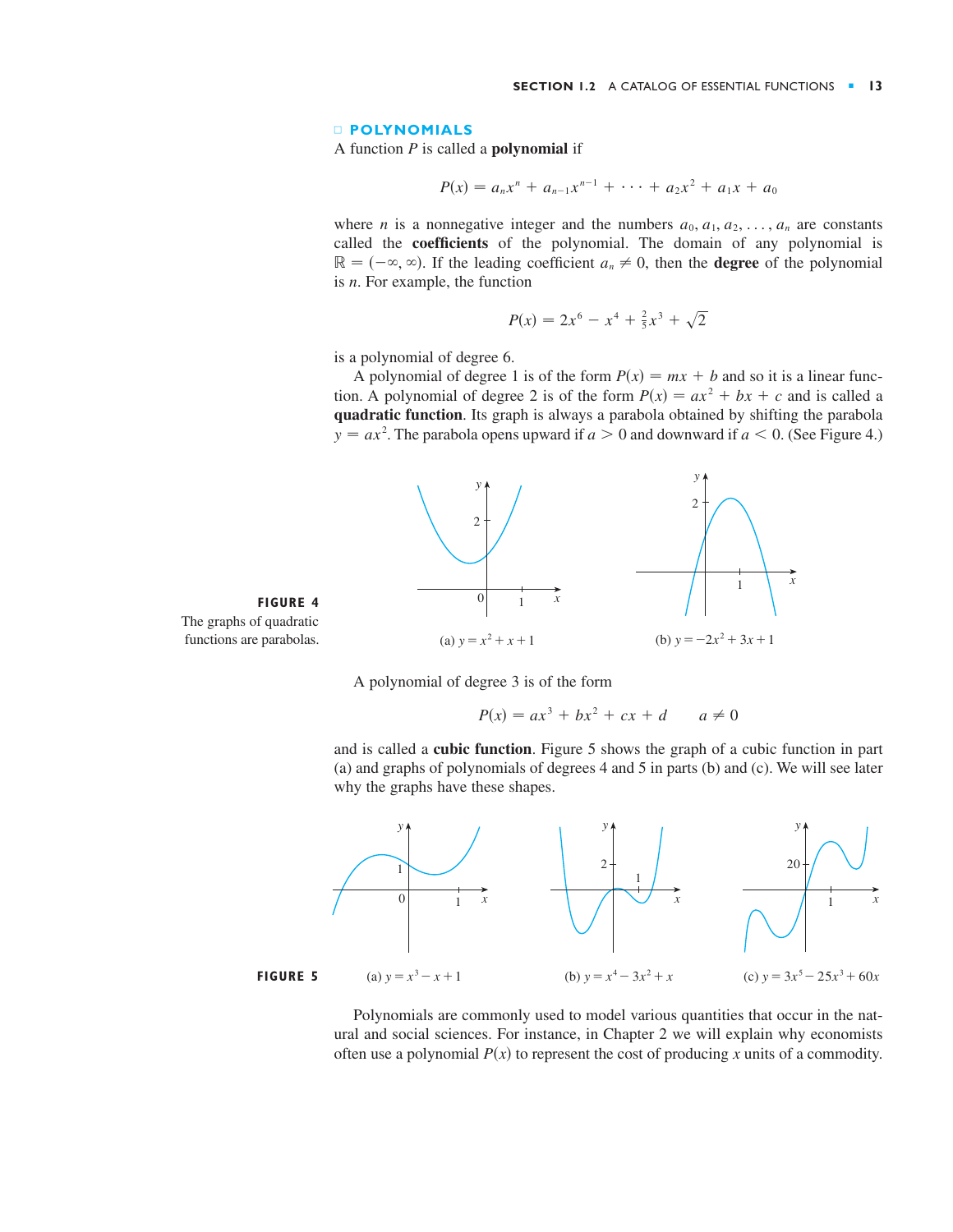# ■ **POWER FUNCTIONS**

A function of the form  $f(x) = x^a$ , where a is a constant, is called a **power function**. We consider several cases.

# (i)  $a = n$ , where *n* is a positive integer

The graphs of  $f(x) = x^n$  for  $n = 1, 2, 3, 4$ , and 5 are shown in Figure 6. (These are polynomials with only one term.) You are familiar with the shape of the graphs of  $y = x$  (a line through the origin with slope 1) and  $y = x^2$  (a parabola).



**FIGURE 6** Graphs of  $f(x) = x^n$  for  $n = 1, 2, 3, 4, 5$ 

The general shape of the graph of  $f(x) = x^n$  depends on whether *n* is even or odd. If *n* is even, then  $f(x) = x^n$  is an even function and its graph is similar to the parabola  $y = x^2$ . If *n* is odd, then  $f(x) = x^n$  is an odd function and its graph is similar to that of  $y = x^3$ . Notice from Figure 7, however, that as *n* increases, the graph of  $\mathbf{y} = x^n$  becomes flatter near 0 and steeper when  $|x| \ge 1$ . (If x is small, then  $x^2$  is smaller,  $x^3$  is even smaller,  $x^4$  is smaller still, and so on.)



# (ii)  $a = 1/n$ , where *n* is a positive integer

The function  $f(x) = x^{1/n} = \sqrt[n]{x}$  is a **root function**. For  $n = 2$  it is the square root function  $f(x) = \sqrt{x}$ , whose domain is  $[0, \infty)$  and whose graph is the upper half of the parabola  $x = y^2$ . [See Figure 8(a).] For other even values of *n*, the graph of  $y = \sqrt[n]{x}$  is similar to that of  $y = \sqrt{x}$ . For  $n = 3$  we have the cube root function



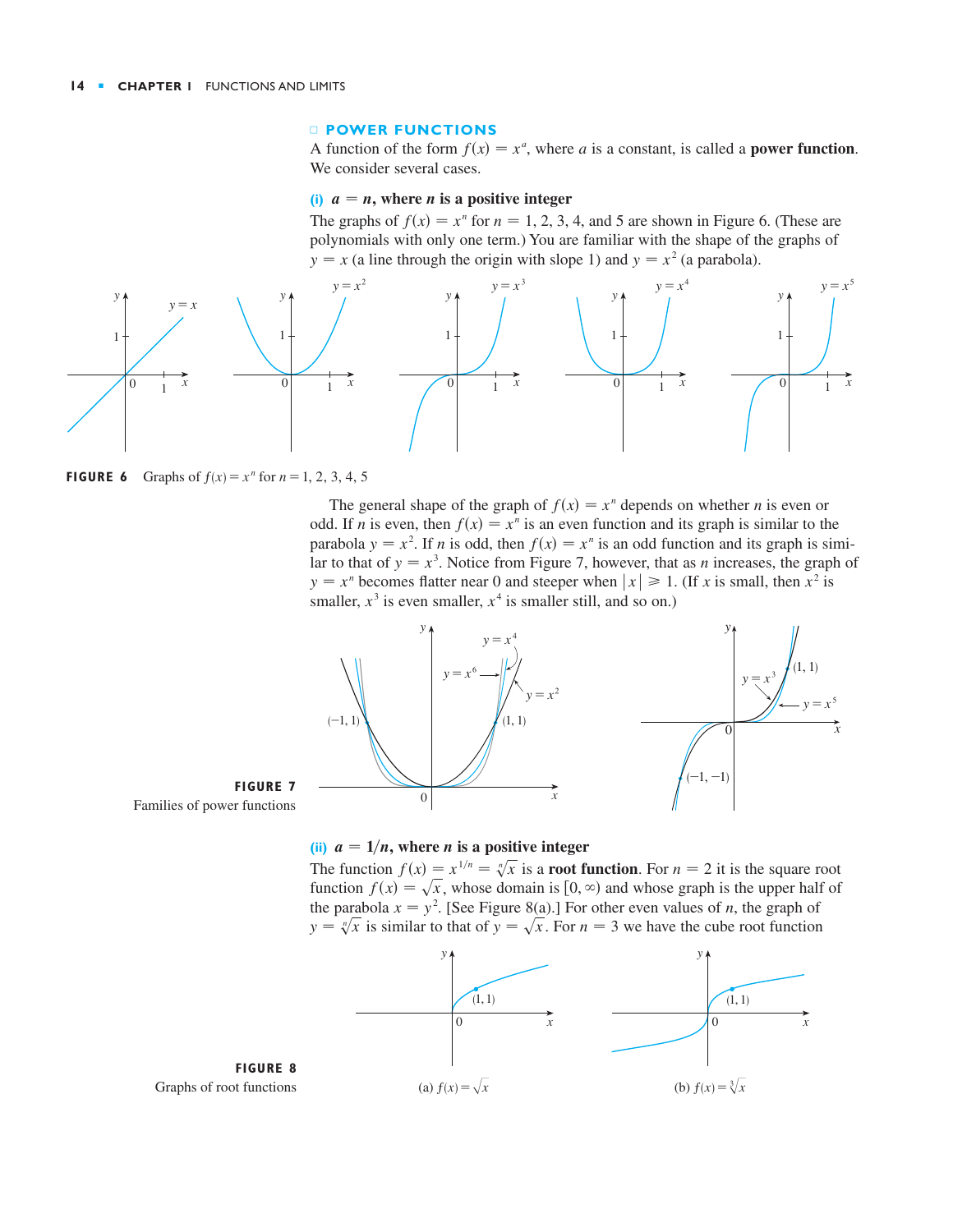$f(x) = \sqrt[3]{x}$  whose domain is R (recall that every real number has a cube root) and whose graph is shown in Figure 8(b). The graph of  $y = \sqrt[n]{x}$  for *n* odd (*n* > 3) is similar to that of  $y = \sqrt[3]{x}$ .

# (iii)  $a = -1$

The graph of the **reciprocal function**  $f(x) = x^{-1} = 1/x$  is shown in Figure 9. Its graph has the equation  $y = 1/x$ , or  $xy = 1$ , and is a hyperbola with the coordinate axes as its asymptotes. This function arises in physics and chemistry in connection with Boyle's Law, which says that, when the temperature is constant, the volume *V* of a gas is inversely proportional to the pressure  $P$ :

$$
V = \frac{C}{P}
$$

where *C* is a constant. Thus the graph of *V* as a function of *P* has the same general shape as the right half of Figure 9.

# ■ **RATIONAL FUNCTIONS**

A **rational function**  $f$  is a ratio of two polynomials:

$$
f(x) = \frac{P(x)}{Q(x)}
$$

where P and Q are polynomials. The domain consists of all values of x such that  $Q(x) \neq 0$ . A simple example of a rational function is the function  $f(x) = 1/x$ , whose domain is  $\{x \mid x \neq 0\}$ ; this is the reciprocal function graphed in Figure 9. The function

$$
f(x) = \frac{2x^4 - x^2 + 1}{x^2 - 4}
$$

is a rational function with domain  $\{x \mid x \neq \pm 2\}$ . Its graph is shown in Figure 10.

# ■ **TRIGONOMETRIC FUNCTIONS**

Trigonometry and the trigonometric functions are reviewed on Reference Page 2 and also in Appendix A. In calculus the convention is that radian measure is always used (except when otherwise indicated). For example, when we use the function  $f(x) = \sin x$ , it is understood that  $\sin x$  means the sine of the angle whose radian measure is x. Thus the graphs of the sine and cosine functions are as shown in Figure 11.





Notice that for both the sine and cosine functions the domain is  $(-\infty, \infty)$  and the range is the closed interval  $[-1, 1]$ . Thus, for all values of x, we have





**FIGURE 9** The reciprocal function



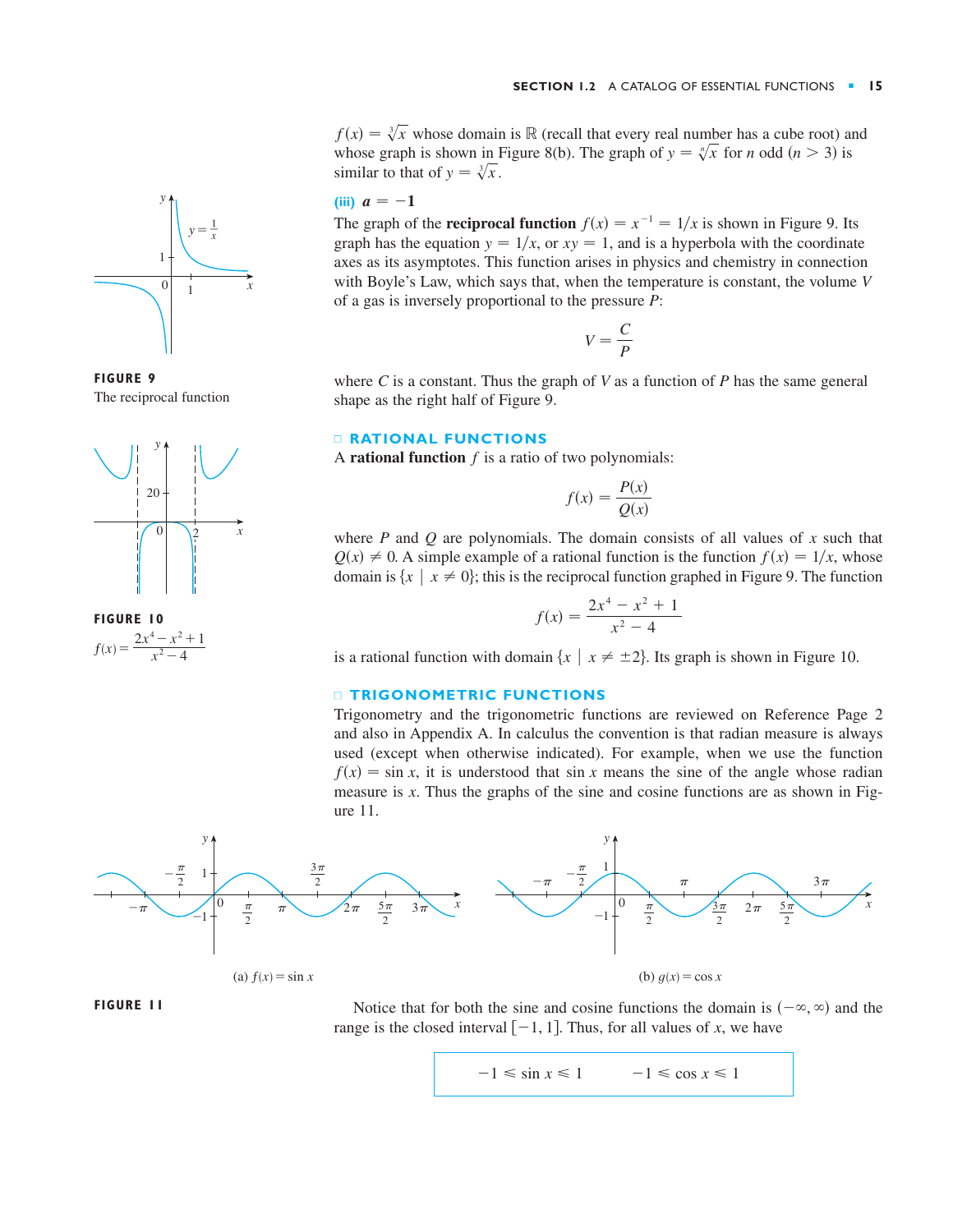or, in terms of absolute values,

$$
|\sin x| \le 1 \qquad |\cos x| \le 1
$$

Also, the zeros of the sine function occur at the integer multiples of  $\pi$ ; that is,

 $\sin x = 0$  when  $x = n\pi$  *n* an integer

An important property of the sine and cosine functions is that they are periodic functions and have period  $2\pi$ . This means that, for all values of x,

$$
\sin(x + 2\pi) = \sin x \qquad \cos(x + 2\pi) = \cos x
$$

The periodic nature of these functions makes them suitable for modeling repetitive phenomena such as tides, vibrating springs, and sound waves.

The tangent function is related to the sine and cosine functions by the equation

$$
\tan x = \frac{\sin x}{\cos x}
$$

and its graph is shown in Figure 12. It is undefined whenever  $\cos x = 0$ , that is, when  $x = \pm \pi/2, \pm 3\pi/2, \ldots$  Its range is  $(-\infty, \infty)$ . Notice that the tangent function has per- $\mathrm{i}$ od  $\pi$ :

$$
\tan(x + \pi) = \tan x \qquad \text{for all } x
$$

The remaining three trigonometric functions (cosecant, secant, and cotangent) are the reciprocals of the sine, cosine, and tangent functions. Their graphs are shown in Appendix A.

# ■ **EXPONENTIAL FUNCTIONS AND LOGARITHMS**

The **exponential functions** are the functions of the form  $f(x) = a^x$ , where the base *a* is a positive constant. The graphs of  $y = 2^x$  and  $y = (0.5)^x$  are shown in Figure 13. In both cases the domain is  $(-\infty, \infty)$  and the range is  $(0, \infty)$ .

Exponential functions will be studied in detail in Section 3.1, and we will see that they are useful for modeling many natural phenomena, such as population growth (if  $a > 1$ ) and radioactive decay (if  $a < 1$ ).

The **logarithmic functions**  $f(x) = \log_a x$ , where the base *a* is a positive constant, are the inverse functions of the exponential functions. They will be studied in Section 3.2. Figure 14 shows the graphs of four logarithmic functions with various bases. In each case the domain is  $(0, \infty)$ , the range is  $(-\infty, \infty)$ , and the function increases slowly when  $x > 1$ .

# **TRANSFORMATIONS OF FUNCTIONS**

By applying certain transformations to the graph of a given function we can obtain the graphs of certain related functions. This will give us the ability to sketch the graphs of many functions quickly by hand. It will also enable us to write equations for given



y







**FIGURE 14**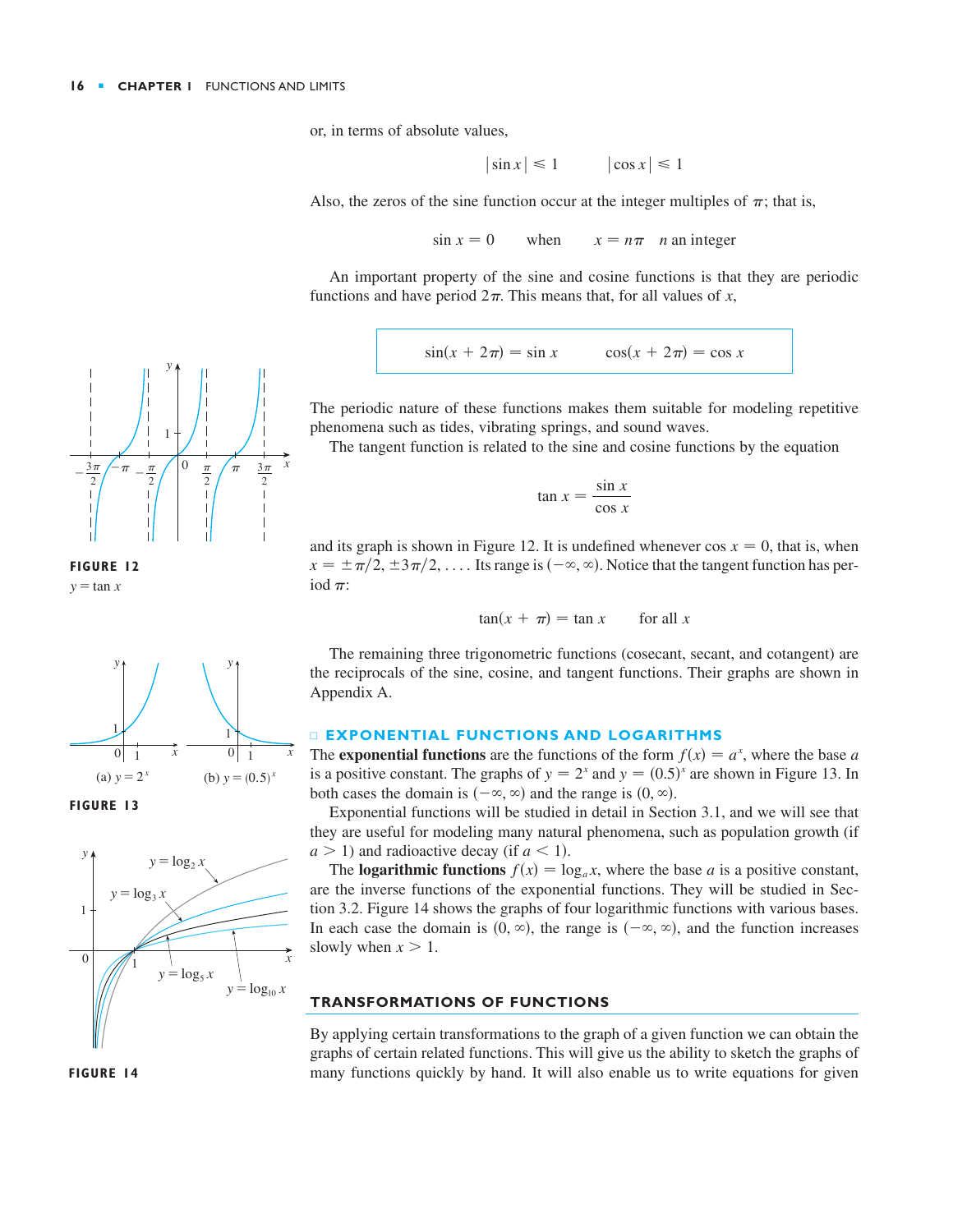■ Figure 15 illustrates these shifts by showing how the graph of  $y = (x + 3)^2 + 1$  is obtained from the graph of the parabola  $y = x^2$ : Shift 3 units to the left and 1 unit upward.



 $y=(x+3)^2+1$ 

graphs. Let's first consider **translations**. If *c* is a positive number, then the graph of  $y = f(x) + c$  is just the graph of  $y = f(x)$  shifted upward a distance of *c* units (because each *y*-coordinate is increased by the same number *c*). Likewise, if  $g(x) = f(x - c)$ , where  $c > 0$ , then the value of g at x is the same as the value of f at  $x - c$  *(c* units to the left of *x*). Therefore, the graph of  $y = f(x - c)$  is just the graph of  $y = f(x)$  shifted c units to the right.

**VERTICAL AND HORIZONTAL SHIFTS** Suppose  $c > 0$ . To obtain the graph of  $y = f(x + c)$ , shift the graph of  $y = f(x)$  a distance *c* units to the left  $y = f(x - c)$ , shift the graph of  $y = f(x)$  a distance *c* units to the right  $y = f(x) - c$ , shift the graph of  $y = f(x)$  a distance *c* units downward  $y = f(x) + c$ , shift the graph of  $y = f(x)$  a distance *c* units upward

Now let's consider the **stretching** and **reflecting** transformations. If  $c > 1$ , then the graph of  $y = cf(x)$  is the graph of  $y = f(x)$  stretched by a factor of *c* in the vertical direction (because each *y*-coordinate is multiplied by the same number *c*). The graph of  $y = -f(x)$  is the graph of  $y = f(x)$  reflected about the *x*-axis because the point  $(x, y)$  is replaced by the point  $(x, -y)$ . The following chart also incorporates the results of other stretching, compressing, and reflecting transformations.

# **VERTICAL AND HORIZONTAL STRETCHING AND REFLECTING** Suppose  $c > 1$ . To obtain the graph of  $y = f(x/c)$ , stretch the graph of  $y = f(x)$  horizontally by a factor of *c*  $y = f(cx)$ , compress the graph of  $y = f(x)$  horizontally by a factor of *c*  $y = (1/c)f(x)$ , compress the graph of  $y = f(x)$  vertically by a factor of *c*  $y = cf(x)$ , stretch the graph of  $y = f(x)$  vertically by a factor of *c*

- $y = -f(x)$ , reflect the graph of  $y = f(x)$  about the *x*-axis
- $y = f(-x)$ , reflect the graph of  $y = f(x)$  about the *y*-axis

Figure 16 illustrates these stretching transformations when applied to the cosine function with  $c = 2$ . For instance, in order to get the graph of  $y = 2 \cos x$  we multiply the *y*-coordinate of each point on the graph of  $y = cos x$  by 2. This means that the graph of  $y = \cos x$  gets stretched vertically by a factor of 2.



**FIGURE 16**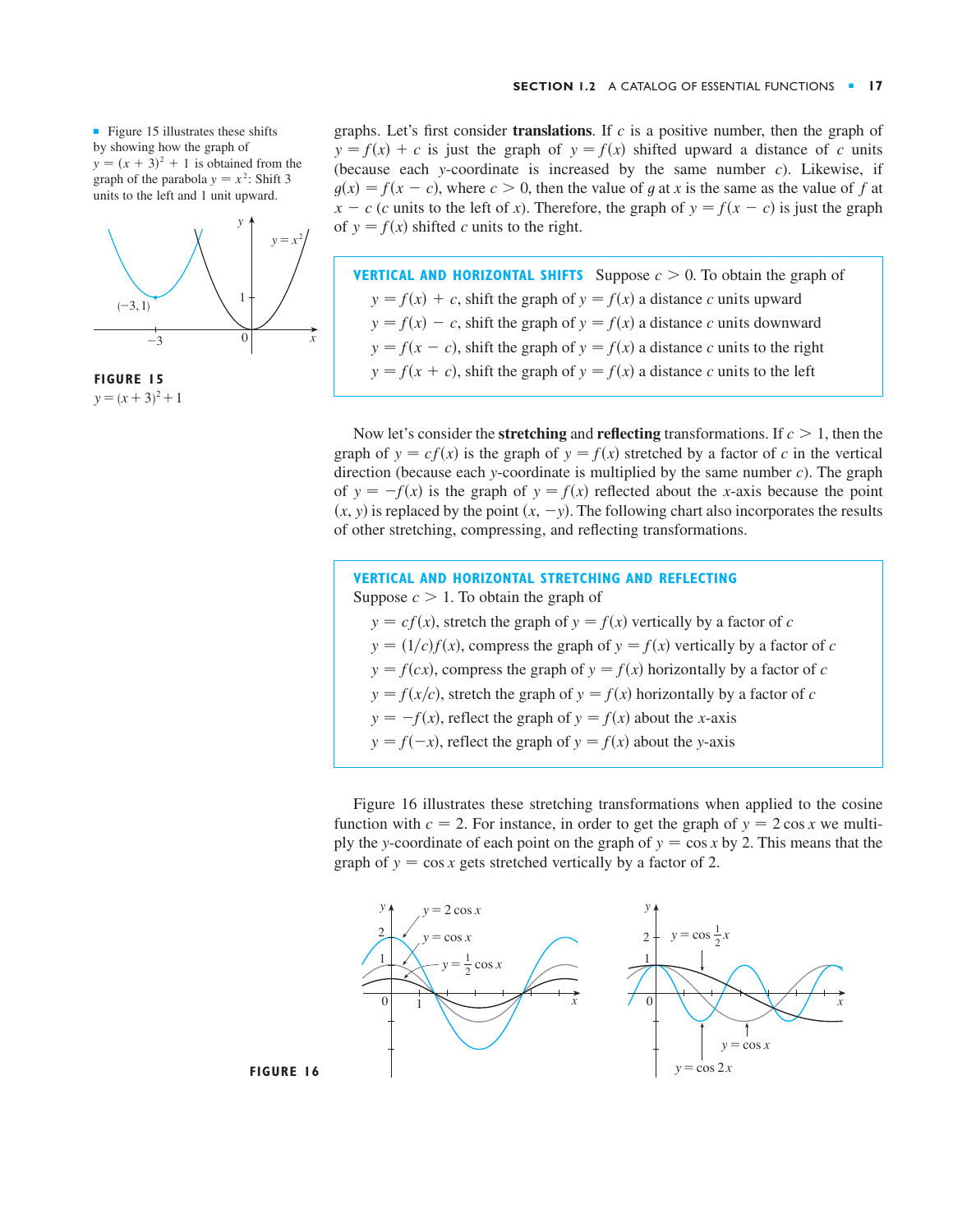**EXAMPLE 2** Given the graph of  $y = \sqrt{x}$ , use transformations to graph  $y = \sqrt{x - 2}$ ,  $y = \sqrt{x - 2}$ ,  $y = -\sqrt{x}$ ,  $y = 2\sqrt{x}$ , and  $y = \sqrt{-x}$ . **V EXAMPLE 2** Given the graph of  $y = \sqrt{x}$ 

**SOLUTION** The graph of the square root function  $y = \sqrt{x}$ , obtained from Figure  $8(a)$ , is shown in Figure 17(a). In the other parts of the figure we sketch by shifting 2 units downward,  $y = \sqrt{x} - 2$  by shifting 2 units to the right,  $y = -\sqrt{x}$  by reflecting about the *x*-axis,  $y = 2\sqrt{x}$  by stretching vertically by a factor of 2, and  $y = \sqrt{-x}$  by reflecting about the *y*-axis.  $y = \sqrt{x - 2}$  by shifting 2 units downward,  $y = \sqrt{x - 2}$ 



**EXAMPLE 3** Sketch the graph of the function  $y = 1 - \sin x$ .

**SOLUTION** To obtain the graph of  $y = 1 - \sin x$ , we start with  $y = \sin x$ . We reflect about the *x*-axis to get the graph  $y = -\sin x$  and then we shift 1 unit upward to get  $y = 1 - \sin x$ . (See Figure 18.)



# **COMBINATIONS OF FUNCTIONS**

Two functions f and g can be combined to form new functions  $f + g$ ,  $f - g$ , fg, and  $f/g$  in a manner similar to the way we add, subtract, multiply, and divide real numbers. The sum and difference functions are defined by

$$
(f+g)(x) = f(x) + g(x) \qquad (f-g)(x) = f(x) - g(x)
$$

If the domain of f is A and the domain of g is B, then the domain of  $f + g$  is the intersection  $A \cap B$  because both  $f(x)$  and  $g(x)$  have to be defined. For example, the domain of  $f(x) = \sqrt{x}$  is  $A = [0, \infty)$  and the domain of  $g(x) = \sqrt{2 - x}$  is  $B = (-\infty, 2]$ , so the domain of  $(f + g)(x) = \sqrt{x} + \sqrt{2} - x$  is  $A \cap B = [0, 2]$ .

Similarly, the product and quotient functions are defined by

$$
(fg)(x) = f(x)g(x) \qquad \left(\frac{f}{g}\right)(x) = \frac{f(x)}{g(x)}
$$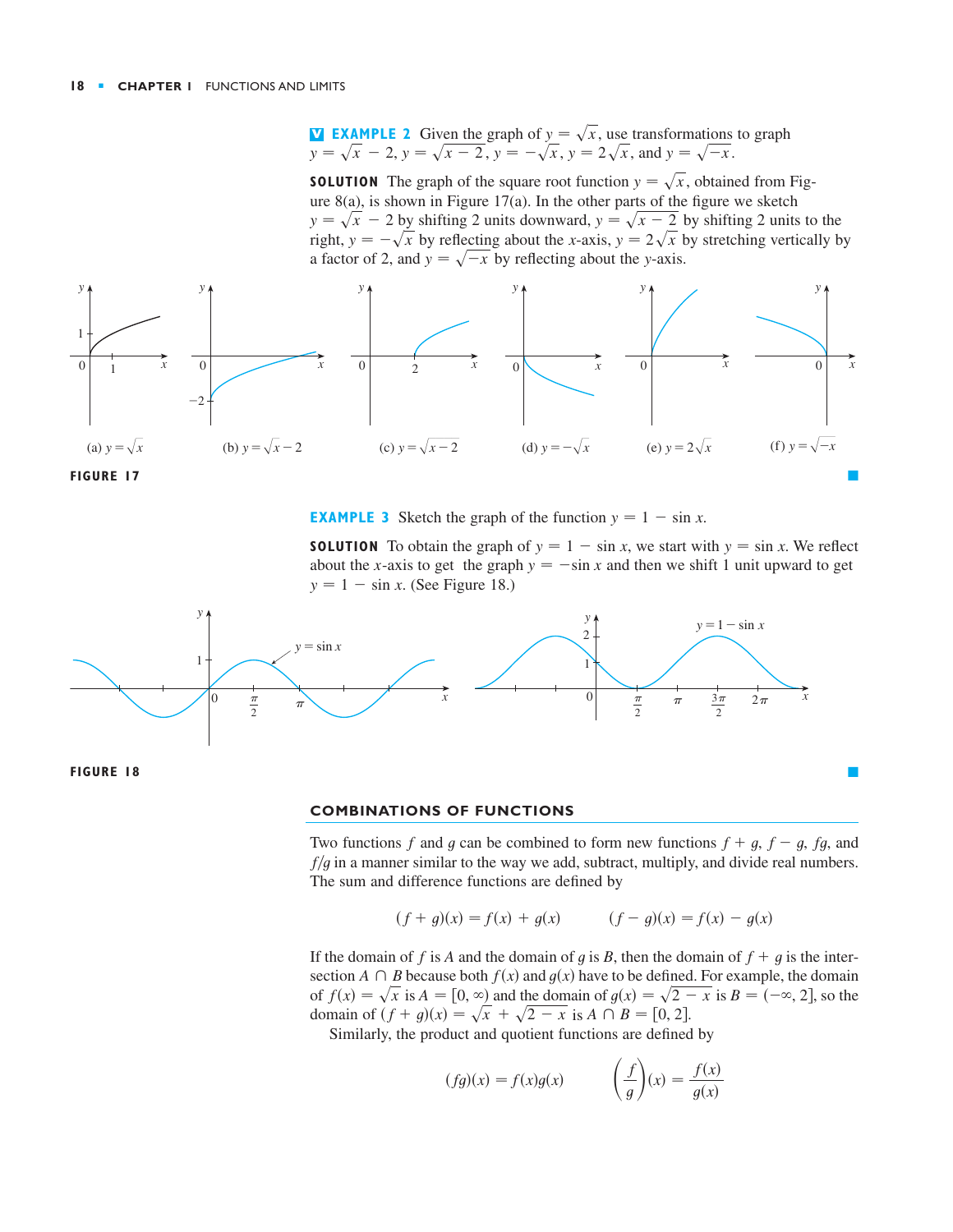The domain of  $fg$  is  $A \cap B$ , but we can't divide by 0 and so the domain of  $f/g$ is  $\{x \in A \cap B \mid g(x) \neq 0\}$ . For instance, if  $f(x) = x^2$  and  $g(x) = x - 1$ , then the domain of the rational function  $(f/g)(x) = x^2/(x - 1)$  is  $\{x \mid x \neq 1\}$ , or  $(-\infty, 1) \cup (1, \infty).$ 

There is another way of combining two functions to get a new function. For example, suppose that  $y = f(u) = \sqrt{u}$  and  $u = g(x) = x^2 + 1$ . Since *y* is a function of  $u$  and  $u$  is, in turn, a function of  $x$ , it follows that  $y$  is ultimately a function of  $x$ . We compute this by substitution:

$$
y = f(u) = f(g(x)) = f(x^2 + 1) = \sqrt{x^2 + 1}
$$

The procedure is called *composition* because the new function is *composed* of the two given functions  $f$  and  $g$ .

In general, given any two functions  $f$  and  $g$ , we start with a number  $x$  in the domain of g and find its image  $g(x)$ . If this number  $g(x)$  is in the domain of f, then we can calculate the value of  $f(g(x))$ . The result is a new function  $h(x) = f(g(x))$  obtained by substituting  $g$  into  $f$ . It is called the *composition* (or *composite*) of  $f$  and  $g$  and is denoted by  $f \circ g$  ("f circle  $g$ ").

**DEFINITION** Given two functions  $f$  and  $g$ , the **composite function**  $f \circ g$  (also called the **composition** of  $f$  and  $g$ ) is defined by

$$
(f \circ g)(x) = f(g(x))
$$

The domain of  $f \circ g$  is the set of all x in the domain of g such that  $g(x)$  is in the domain of f. In other words,  $(f \circ g)(x)$  is defined whenever both  $g(x)$  and  $f(g(x))$  are defined. Figure 19 shows how to picture  $f \circ g$  in terms of machines.



**FIGURE 19** The  $f \circ g$  machine is composed of the  $g$  machine (first) and then the f machine.

**EXAMPLE 4** If  $f(x) = x^2$  and  $g(x) = x - 3$ , find the composite functions  $f \circ g$ and  $g \circ f$ .

**SOLUTION** We have

$$
(f \circ g)(x) = f(g(x)) = f(x - 3) = (x - 3)^2
$$

$$
(g \circ f)(x) = g(f(x)) = g(x^2) = x^2 - 3
$$

 $\bullet$  **NOTE** You can see from Example 4 that, in general,  $f \circ g \neq g \circ f$ . Remember, the notation  $f \circ g$  means that the function g is applied first and then f is applied second. In Example 4,  $f \circ g$  is the function that *first* subtracts 3 and *then* squares;  $g \circ f$  is the function that *first* squares and *then* subtracts 3.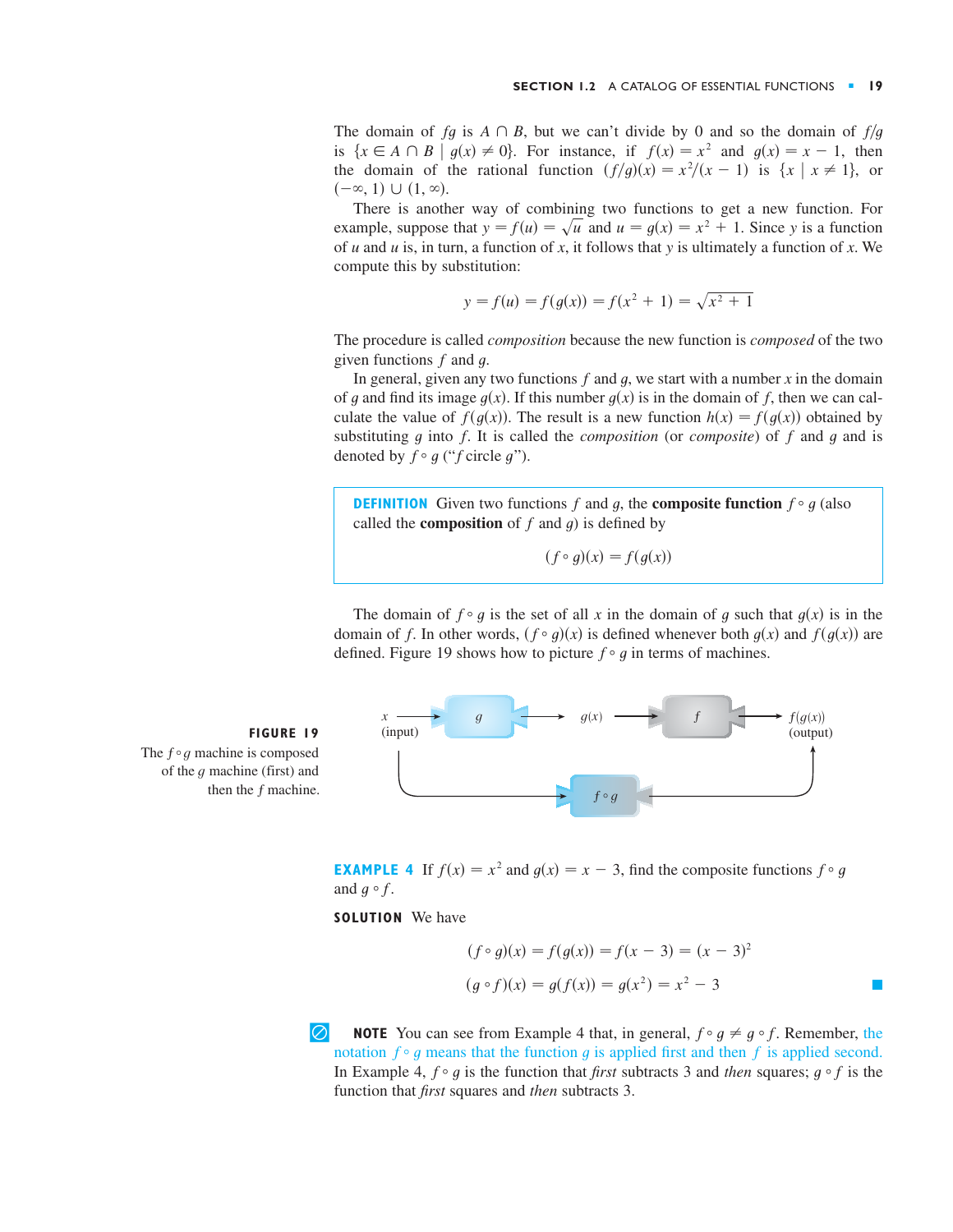**V EXAMPLE 5** If  $f(x) = \sqrt{x}$  and  $g(x) = \sqrt{2} - x$ , find each function and its domain.

(a)  $f \circ g$  (b)  $g \circ f$  (c)  $f \circ f$  (d)  $g \circ g$ 

**SOLUTION**

(a) 
$$
(f \circ g)(x) = f(g(x)) = f(\sqrt{2-x}) = \sqrt{\sqrt{2-x}} = \sqrt[4]{2-x}
$$

The domain of  $f \circ g$  is  $\{x \mid 2 - x \ge 0\} = \{x \mid x \le 2\} = (-\infty, 2].$ 

(b) 
$$
(g \circ f)(x) = g(f(x)) = g(\sqrt{x}) = \sqrt{2 - \sqrt{x}}
$$

For  $\sqrt{x}$  to be defined we must have  $x \ge 0$ . For  $\sqrt{2} - \sqrt{x}$  to be defined we must have If  $0 \le a \le b$ , then  $a^2 \le b^2$ .  $2 - \sqrt{x} \ge 0$ , that is,  $\sqrt{x} \le 2$ , or  $x \le 4$ . Thus we have  $0 \le x \le 4$ , so the domain of  $g \circ f$  is the closed interval [0, 4].

(c) 
$$
(f \circ f)(x) = f(f(x)) = f(\sqrt{x}) = \sqrt{\sqrt{x}} = \sqrt[4]{x}
$$

The domain of  $f \circ f$  is  $[0, \infty)$ .

(d) 
$$
(g \circ g)(x) = g(g(x)) = g(\sqrt{2-x}) = \sqrt{2-\sqrt{2-x}}
$$

This expression is defined when both  $2 - x \ge 0$  and  $2 - \sqrt{2 - x} \ge 0$ . The first inequality means  $x \le 2$ , and the second is equivalent to  $\sqrt{2} - x \le 2$ , or  $2 - x \le 4$ , or  $x \ge -2$ . Thus,  $-2 \le x \le 2$ , so the domain of  $g \circ g$  is the closed  $\blacksquare$  .  $\blacksquare$ 

It is possible to take the composition of three or more functions. For instance, the composite function  $f \circ g \circ h$  is found by first applying h, then g, and then f as follows:

$$
(f \circ g \circ h)(x) = f(g(h(x)))
$$

So far we have used composition to build complicated functions from simpler ones. But in calculus it is often useful to be able to *decompose* a complicated function into simpler ones, as in the following example.

**EXAMPLE 6** Given  $F(x) = \cos^2(x + 9)$ , find functions f, g, and h such that  $F = f \circ g \circ h.$ 

**SOLUTION** Since  $F(x) = [\cos(x + 9)]^2$ , the formula for *F* says: First add 9, then take the cosine of the result, and finally square. So we let

$$
h(x) = x + 9
$$
  $g(x) = \cos x$   $f(x) = x^2$ 

Then

$$
(f \circ g \circ h)(x) = f(g(h(x))) = f(g(x + 9)) = f(\cos(x + 9))
$$

$$
= [\cos(x + 9)]^2 = F(x)
$$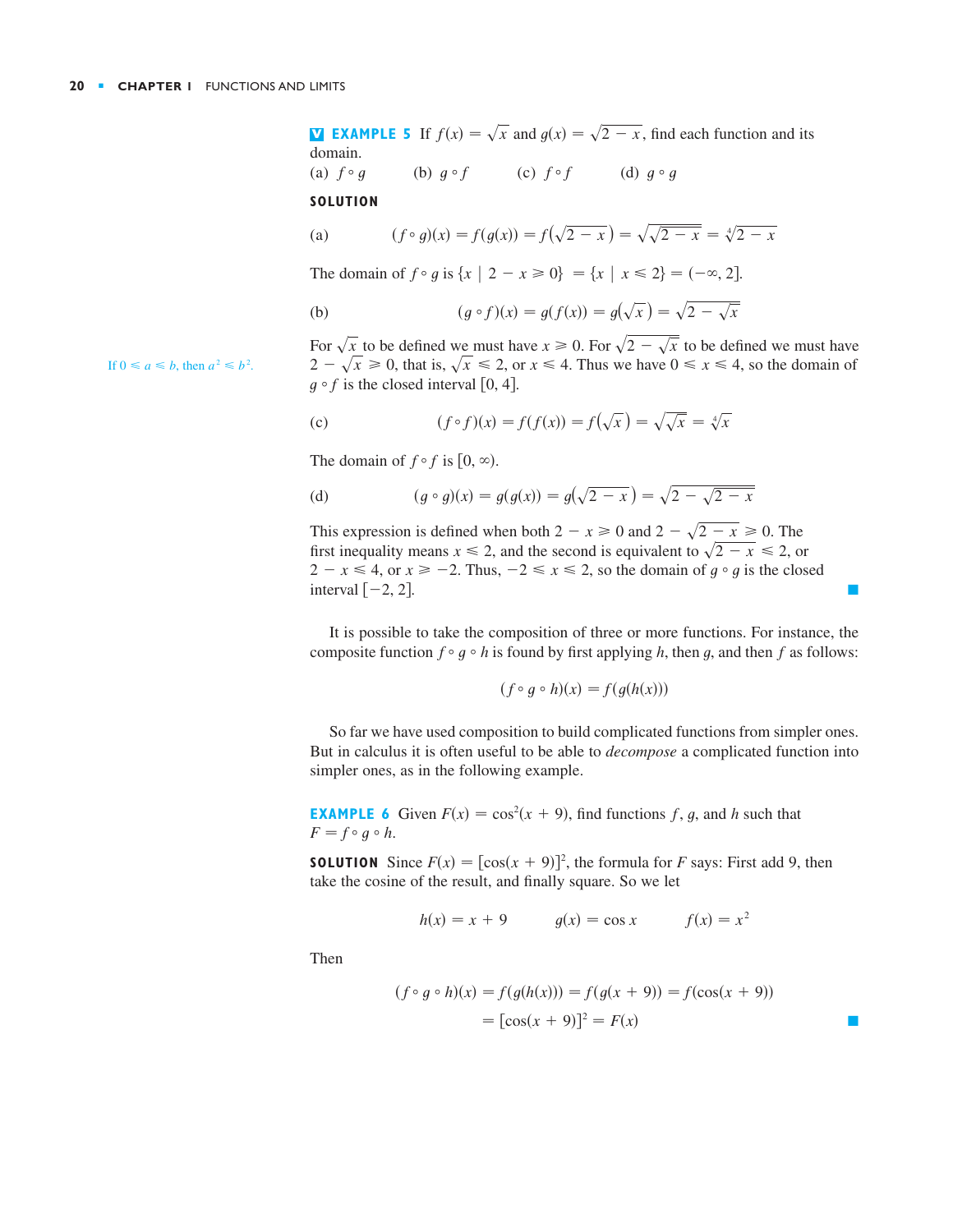# **1.2 EXERCISES**

- (a) Find an equation for the family of linear functions with **1.** slope 2 and sketch several members of the family.
	- (b) Find an equation for the family of linear functions such that  $f(2) = 1$  and sketch several members of the family. (c) Which function belongs to both families?
- **2.** What do all members of the family of linear functions  $f(x) = 1 + m(x + 3)$  have in common? Sketch several members of the family.
- **3.** What do all members of the family of linear functions  $f(x) = c - x$  have in common? Sketch several members of the family.
- **4.** Find expressions for the quadratic functions whose graphs are shown.



- **5.** Find an expression for a cubic function  $f$  if  $f(1) = 6$  and  $f(-1) = f(0) = f(2) = 0.$
- **6.** Some scientists believe that the average surface temperature of the world has been rising steadily. They have modeled the temperature by the linear function  $T = 0.02t + 8.50$ , where  $T$  is temperature in  ${}^{\circ}C$  and t represents years since 1900.
	- (a) What do the slope and  $T$ -intercept represent?
	- (b) Use the equation to predict the average global surface temperature in 2100.
- **7.** If the recommended adult dosage for a drug is  $D$  (in mg), then to determine the appropriate dosage  $c$  for a child of age *a*, pharmacists use the equation  $c = 0.0417D(a + 1)$ . Suppose the dosage for an adult is 200 mg.
	- (a) Find the slope of the graph of  $c$ . What does it represent?
	- (b) What is the dosage for a newborn?
- **8.** The manager of a weekend flea market knows from past experience that if he charges  $x$  dollars for a rental space at the flea market, then the number y of spaces he can rent is given by the equation  $y = 200 - 4x$ .
	- (a) Sketch a graph of this linear function. (Remember that the rental charge per space and the number of spaces rented can't be negative quantities.)
	- (b) What do the slope, the *y*-intercept, and the *x*-intercept of the graph represent?
- **9.** The relationship between the Fahrenheit  $(F)$  and Celsius  $(C)$  temperature scales is given by the linear function  $F = \frac{9}{5}C + 32.$ 
	- (a) Sketch a graph of this function.
- (b) What is the slope of the graph and what does it represent? What is the *F*-intercept and what does it represent?
- **10.** Jason leaves Detroit at 2:00 PM and drives at a constant speed west along I-96. He passes Ann Arbor, 40 mi from Detroit, at 2:50 PM.
	- (a) Express the distance traveled in terms of the time elapsed.
	- (b) Draw the graph of the equation in part (a).
	- (c) What is the slope of this line? What does it represent?
- **11.** Biologists have noticed that the chirping rate of crickets of a certain species is related to temperature, and the relationship appears to be very nearly linear. A cricket produces 113 chirps per minute at  $70^{\circ}$ F and 173 chirps per minute at  $80^{\circ}$ F.
	- (a) Find a linear equation that models the temperature *T* as a function of the number of chirps per minute *N*.
	- (b) What is the slope of the graph? What does it represent?
	- (c) If the crickets are chirping at 150 chirps per minute, estimate the temperature.
- **12.** The manager of a furniture factory finds that it costs \$2200 to manufacture 100 chairs in one day and \$4800 to produce 300 chairs in one day.
	- (a) Express the cost as a function of the number of chairs produced, assuming that it is linear. Then sketch the graph.
	- (b) What is the slope of the graph and what does it represent?
	- (c) What is the *y*-intercept of the graph and what does it represent?
- 13. At the surface of the ocean, the water pressure is the same as the air pressure above the water,  $15 \frac{\text{lb}}{\text{in}^2}$ . Below the surface, the water pressure increases by  $4.34$  lb/in<sup>2</sup> for every 10 ft of descent.
	- (a) Express the water pressure as a function of the depth below the ocean surface.
	- (b) At what depth is the pressure  $100 \frac{\text{lb}}{\text{in}^2}$ ?
- **14.** The monthly cost of driving a car depends on the number of miles driven. Lynn found that in May it cost her \$380 to drive 480 mi and in June it cost her \$460 to drive 800 mi.
	- (a) Express the monthly cost  $C$  as a function of the distance driven  $d$ , assuming that a linear relationship gives a suitable model.
	- (b) Use part (a) to predict the cost of driving 1500 miles per month.
	- (c) Draw the graph of the linear function. What does the slope represent?
	- (d) What does the *y*-intercept represent?
	- (e) Why does a linear function give a suitable model in this situation?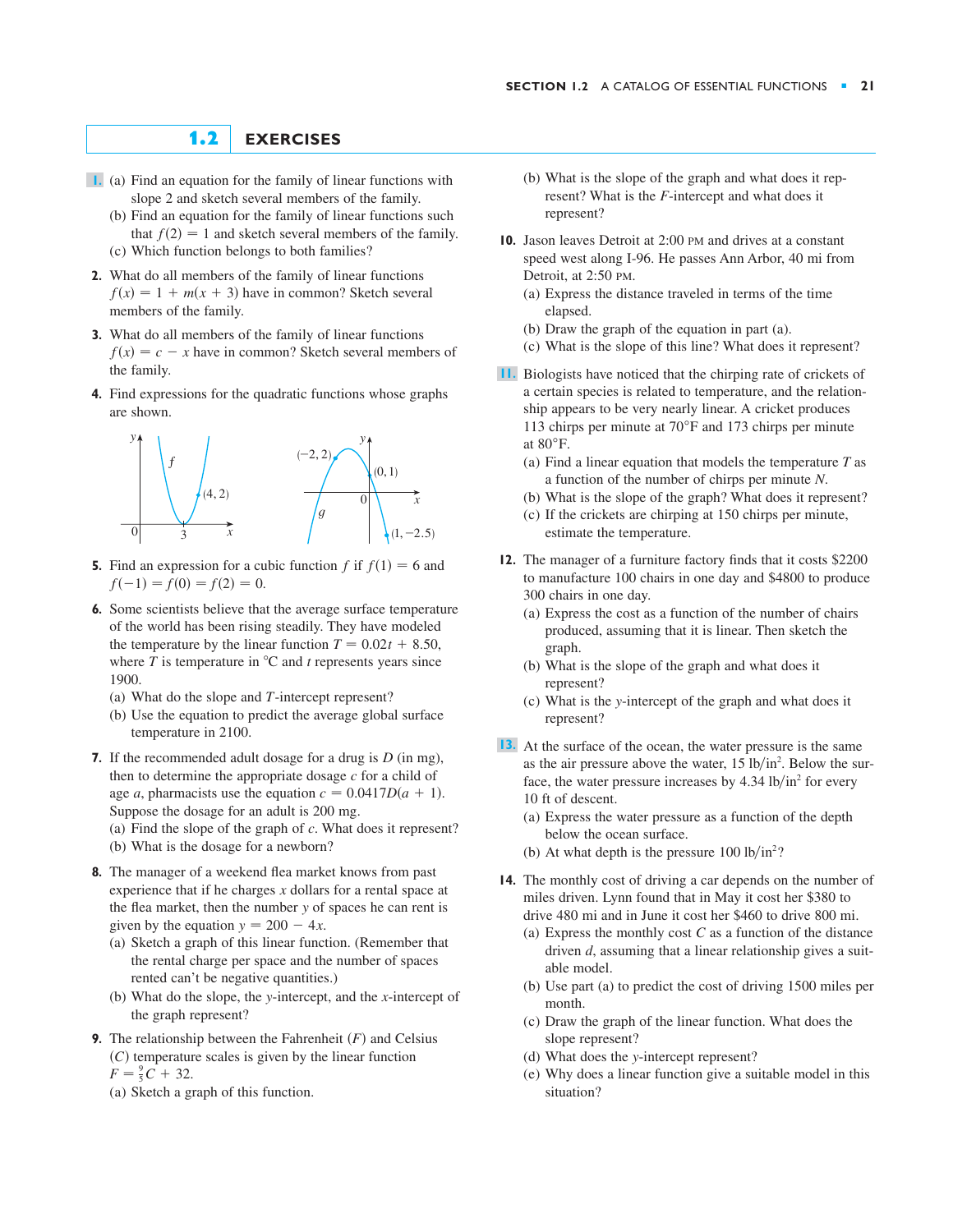- **15.** Suppose the graph of f is given. Write equations for the **19.** The graph of f graphs that are obtained from the graph of  $f$  as follows. (a) Shift 3 units upward.
	- (b) Shift 3 units downward.
	- (c) Shift 3 units to the right.
	- (d) Shift 3 units to the left.
	- (e) Reflect about the  $x$ -axis.
	- (f) Reflect about the y-axis.
	- (g) Stretch vertically by a factor of 3.
	- (h) Shrink vertically by a factor of 3.
	-
- **16.** Explain how the following graphs are obtained from the graph of  $y = f(x)$ .
	- (a)  $y = 5f(x)$ (b)  $y = f(x - 5)$
	- (c)  $y = -f(x)$
	- (d)  $y = -5f(x)$
	- (e)  $y = f(5x)$
	- (f)  $y = 5f(x) 3$
- **17.** The graph of  $y = f(x)$  is given. Match each equation with its graph and give reasons for your choices.
	- (a)  $y = f(x 4)$ (b)  $y = f(x) + 3$ (c)  $y = \frac{1}{3}f(x)$ (d)  $y = -f(x + 4)$ (e)  $y = 2f(x + 6)$



**18.** The graph of f is given. Draw the graphs of the following functions.

(a) 
$$
y = f(x + 4)
$$
  
\n(b)  $y = f(x) + 4$   
\n(c)  $y = 2f(x)$   
\n(d)  $y = -\frac{1}{2}f(x) + 3$ 



**19.** The graph of  $f$  is given. Use it to graph the following functions.



- **20.** (a) How is the graph of  $y = 2 \sin x$  related to the graph of  $y = \sin x$ ? Use your answer and Figure 18(a) to sketch the graph of  $y = 2 \sin x$ .
	- (b) How is the graph of  $y = 1 + \sqrt{x}$  related to the graph of  $y = \sqrt{x}$ ? Use your answer and Figure 17(a) to sketch the graph of  $y = 1 + \sqrt{x}$ .

**21–34** ■ Graph the function by hand, not by plotting points, but by starting with the graph of one of the standard functions and then applying the appropriate transformations.

| <b>21.</b> $y = -x^3$                  | <b>22.</b> $y = 1 - x^2$                                        |
|----------------------------------------|-----------------------------------------------------------------|
| <b>23.</b> $y = (x + 1)^2$             | <b>24.</b> $y = x^2 - 4x + 3$                                   |
| <b>25.</b> $y = 1 + 2 \cos x$          | <b>26.</b> $y = 4 \sin 3x$                                      |
| <b>27.</b> $y = sin(x/2)$              | <b>28.</b> $y = \frac{1}{x-4}$                                  |
| <b>29.</b> $y = \sqrt{x + 3}$          | <b>30.</b> $y = (x + 2)^4 + 3$                                  |
| <b>31.</b> $y = \frac{1}{2}(x^2 + 8x)$ | <b>32.</b> $y = 1 + \sqrt[3]{x - 1}$                            |
| <b>33.</b> $y = \frac{2}{x+1}$         | <b>34.</b> $y = \frac{1}{4} \tan\left(x - \frac{\pi}{4}\right)$ |
|                                        |                                                                 |

**35–36** • Find  $f + g$ ,  $f - g$ ,  $fg$ , and  $f/g$  and state their domains.

**35.**  $f(x) = x^3 + 2x^2$ ,  $g(x) = 3x^2 - 1$ **36.**  $f(x) = \sqrt{1 + x}$ ,  $g(x) = \sqrt{1 - x}$ 

■■■■■■■■■■■

**37–42** • Find the functions (a)  $f \circ g$ , (b)  $g \circ f$ , (c)  $f \circ f$ , and (d)  $g \circ g$  and their domains.

■■■■■■■■■■■

**37.**  $f(x) = x^2 - 1$ ,  $g(x) = 2x + 1$ **38.**  $f(x) = 1 - x^3$ ,  $g(x) = 1/x$ **39.**  $f(x) = \sin x$ ,  $g(x) = 1 - \sqrt{x}$ **40.**  $f(x) = 1 - 3x$ ,  $g(x) = 5x^2 + 3x + 2$ **41.**  $f(x) = x + \frac{1}{x}, \quad g(x) = \frac{x+1}{x+2}$ 

**42.** 
$$
f(x) = \sqrt{2x + 3}
$$
,  $g(x) = x^2 + 1$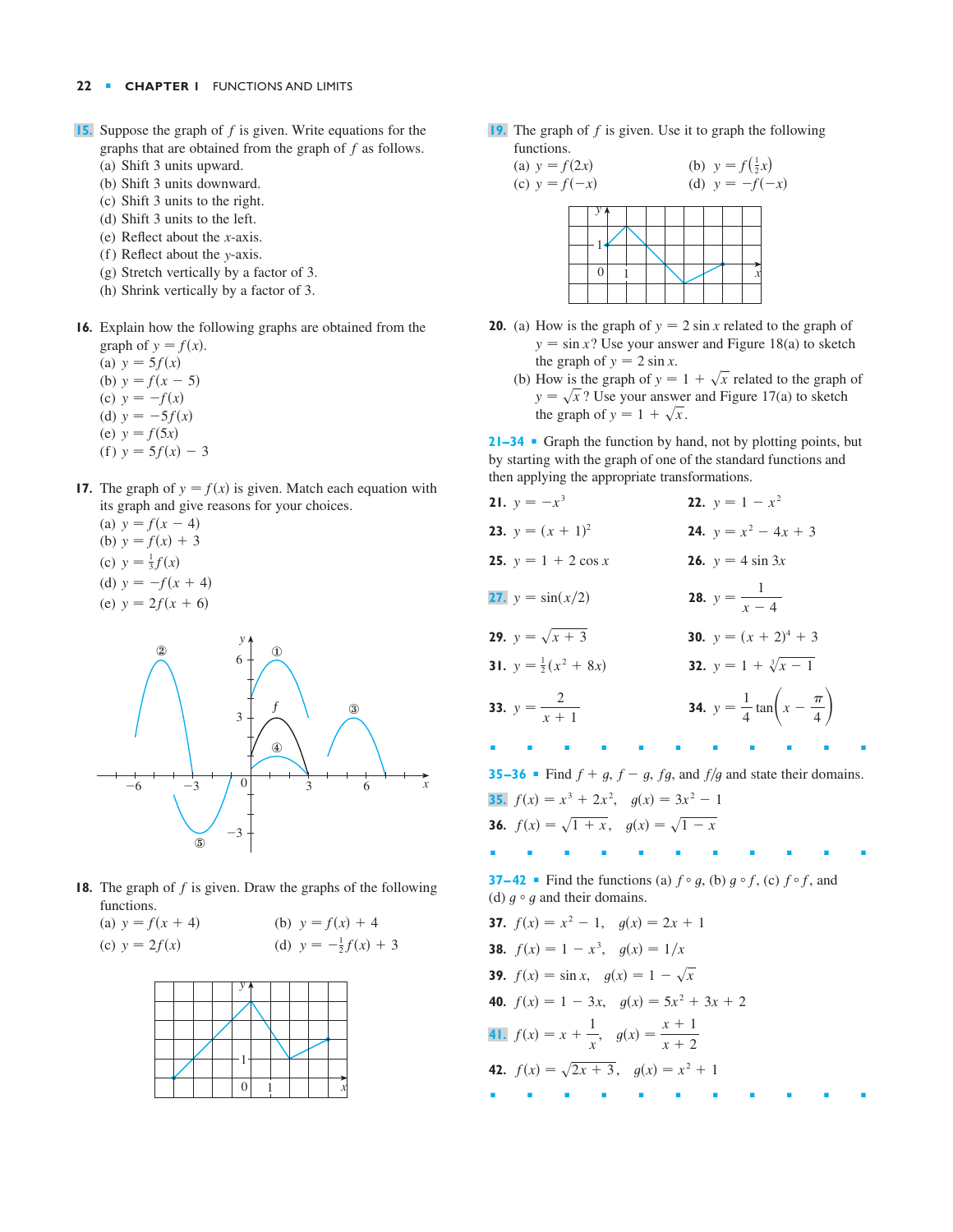| 43-44 • Find $f \circ g \circ h$ .                                                                                                                                  | 55. |
|---------------------------------------------------------------------------------------------------------------------------------------------------------------------|-----|
| <b>43.</b> $f(x) = \sqrt{x-1}$ , $g(x) = x^2 + 2$ , $h(x) = x + 3$                                                                                                  |     |
| <b>44.</b> $f(x) = \frac{2}{x+1}$ , $g(x) = \cos x$ , $h(x) = \sqrt{x+3}$                                                                                           |     |
|                                                                                                                                                                     | 56. |
| 45–48 • Express the function in the form $f \circ g$ .                                                                                                              |     |
| <b>46.</b> $F(x) = \sin(\sqrt{x})$<br>45. $F(x) = (x^2 + 1)^{10}$                                                                                                   |     |
| <b>48.</b> $u(t) = \frac{\tan t}{1 + \tan t}$<br>47. $u(t) = \sqrt{\cos t}$                                                                                         |     |
|                                                                                                                                                                     |     |
| 49-51 Express the function in the form $f \circ g \circ h$ .                                                                                                        | 57. |
| 49. $H(x) = 1 - 3^{x^2}$<br><b>50.</b> $H(x) = \sqrt[8]{2 +  x }$                                                                                                   |     |
| <b>51.</b> $H(x) = \sec^4(\sqrt{x})$                                                                                                                                |     |
|                                                                                                                                                                     |     |
| <b>52.</b> Use the table to evaluate each expression.<br>(c) $f(f(1))$<br>(a) $f(g(1))$<br>(b) $g(f(1))$<br>(d) $g(g(1))$ (e) $(g \circ f)(3)$ (f) $(f \circ g)(6)$ |     |
| 5<br>2<br>3<br>$\overline{4}$<br>6<br>1<br>х                                                                                                                        |     |

| r    |   |  |  |  |
|------|---|--|--|--|
| f(x) |   |  |  |  |
| g(x) | O |  |  |  |

**53.** Use the given graphs of  $f$  and  $g$  to evaluate each expression, or explain why it is undefined.

| (a) $f(g(2))$        | (b) $g(f(0))$         | (c) $(f \circ g)(0)$ |
|----------------------|-----------------------|----------------------|
| (d) $(g \circ f)(6)$ | (e) $(g \circ g)(-2)$ | (f) $(f \circ f)(4)$ |

- **54.** A spherical balloon is being inflated and the radius of the balloon is increasing at a rate of  $2 \text{ cm/s}$ .
	- (a) Express the radius  $r$  of the balloon as a function of the time  $t$  (in seconds).
	- (b) If  $V$  is the volume of the balloon as a function of the radius, find  $V \circ r$  and interpret it.

# **SECTION 1.2** A CATALOG OF ESSENTIAL FUNCTIONS ■ **23**

- A stone is dropped into a lake, creating a circular ripple that travels outward at a speed of  $60 \text{ cm/s}$ .
	- (a) Express the radius  $r$  of this circle as a function of the time  $t$  (in seconds).
	- (b) If  $A$  is the area of this circle as a function of the radius, find  $A \circ r$  and interpret it.
- **56.** An airplane is flying at a speed of 350 mi/h at an altitude of one mile and passes directly over a radar station at time  $t = 0$ .
	- (a) Express the horizontal distance  $d$  (in miles) that the plane has flown as a function of  $t$ .
	- (b) Express the distance  $s$  between the plane and the radar station as a function of d.
	- (c) Use composition to express  $s$  as a function of  $t$ .

# **57.** The **Heaviside function** *H* is defined by

$$
H(t) = \begin{cases} 0 & \text{if } t < 0 \\ 1 & \text{if } t \ge 0 \end{cases}
$$

It is used in the study of electric circuits to represent the sudden surge of electric current, or voltage, when a switch is instantaneously turned on.

- (a) Sketch the graph of the Heaviside function.
- (b) Sketch the graph of the voltage  $V(t)$  in a circuit if the switch is turned on at time  $t = 0$  and 120 volts are applied instantaneously to the circuit. Write a formula for  $V(t)$  in terms of  $H(t)$ .
- (c) Sketch the graph of the voltage  $V(t)$  in a circuit if the switch is turned on at time  $t = 5$  seconds and 240 volts are applied instantaneously to the circuit. Write a formula for  $V(t)$  in terms of  $H(t)$ . (Note that starting at  $t = 5$  corresponds to a translation.)
- **58.** The Heaviside function defined in Exercise 57 can also be used to define the **ramp function**  $y = ctH(t)$ , which represents a gradual increase in voltage or current in a circuit. (a) Sketch the graph of the ramp function  $y = tH(t)$ .
	- (b) Sketch the graph of the voltage  $V(t)$  in a circuit if the switch is turned on at time  $t = 0$  and the voltage is gradually increased to 120 volts over a 60-second time interval. Write a formula for  $V(t)$  in terms of  $H(t)$ for  $t \leq 60$ .
	- (c) Sketch the graph of the voltage  $V(t)$  in a circuit if the switch is turned on at time  $t = 7$  seconds and the voltage is gradually increased to 100 volts over a period of 25 seconds. Write a formula for  $V(t)$  in terms of  $H(t)$ for  $t \leq 32$ .
- **59.** Let  $f$  and  $g$  be linear functions with equations  $f(x) = m_1 x + b_1$  and  $g(x) = m_2 x + b_2$ . Is  $f \circ g$  also a linear function? If so, what is the slope of its graph?
- **60.** If you invest x dollars at  $4\%$  interest compounded annually, then the amount  $A(x)$  of the investment after one year is  $A(x) = 1.04x$ . Find  $A \circ A$ ,  $A \circ A \circ A$ , and  $A \circ A \circ A \circ A$ . What do these compositions represent? Find a formula for the composition of  $n$  copies of  $A$ .